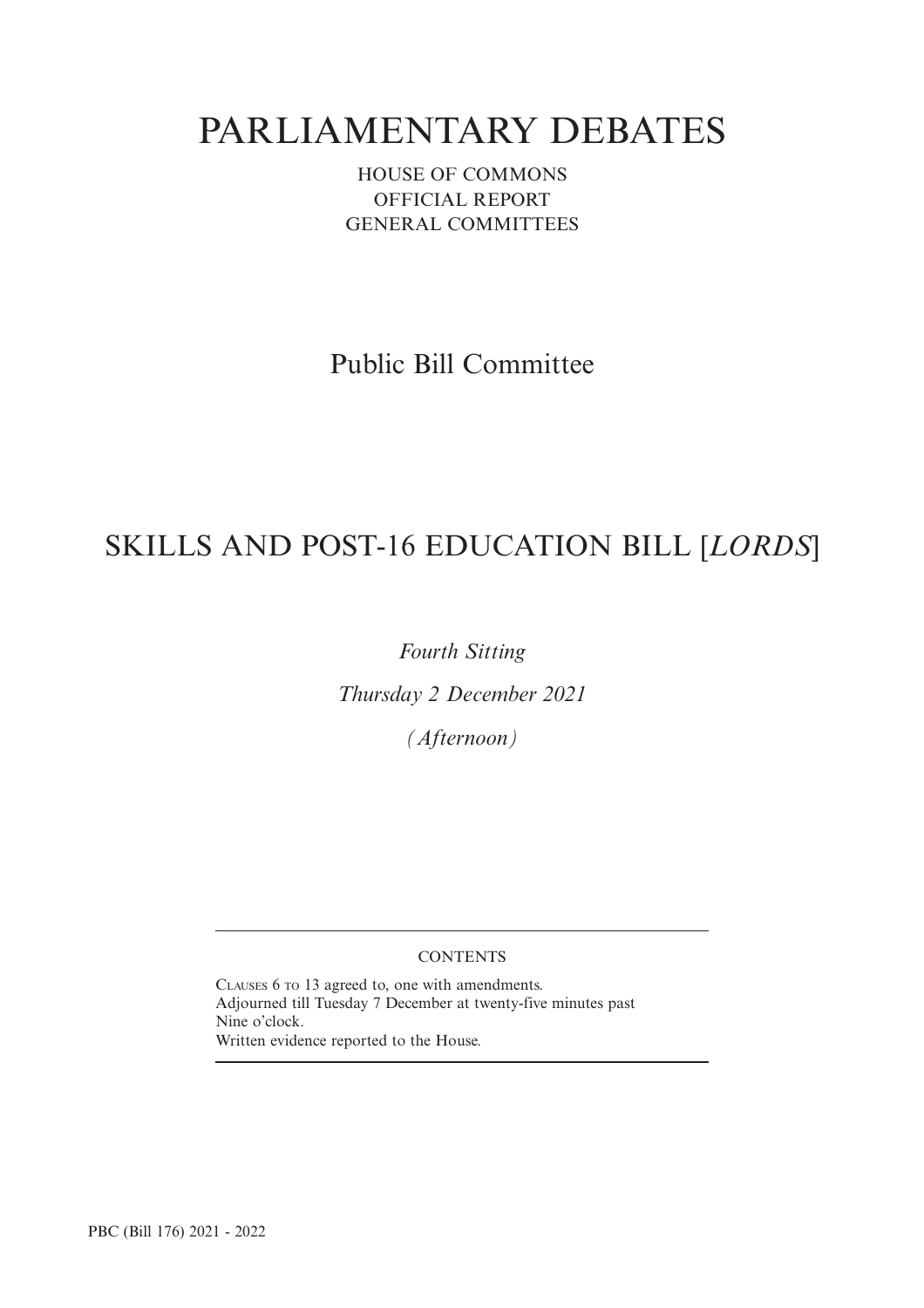No proofs can be supplied. Corrections that Members suggest for the final version of the report should be clearly marked in a copy of the report—not telephoned—and must be received in the Editor's Room, House of Commons,

## **not later than**

**Monday 6 December 2021**

© Parliamentary Copyright House of Commons 2021 *This publication may be reproduced under the terms of the Open Parliament licence, which is published at www.parliament.uk/site-information/copyright/.*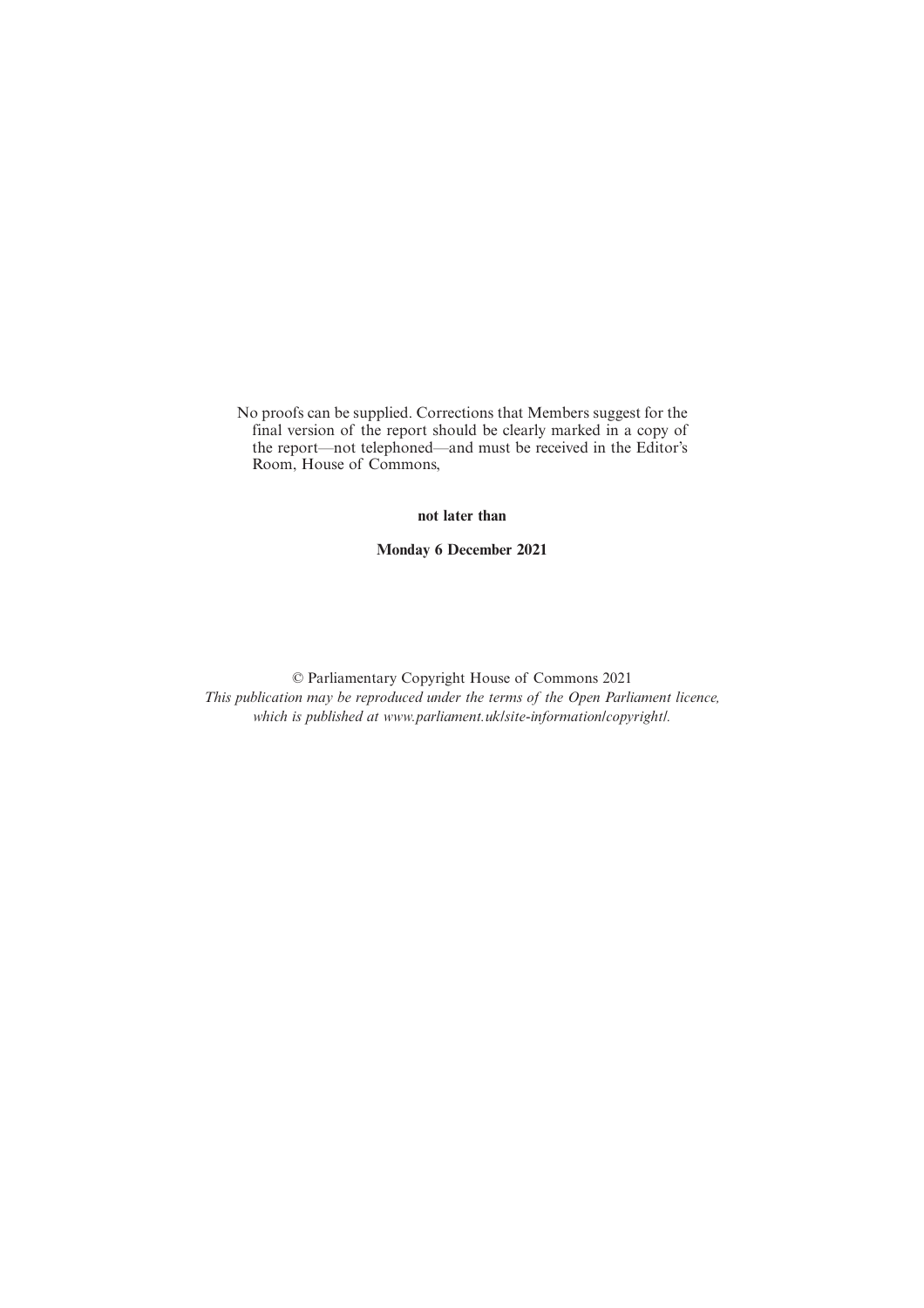## **The Committee consisted of the following Members:**

*Chairs:* †CLIVE EFFORD, MRS MARIA MILLER

† Ali, Tahir *(Birmingham, Hall Green)* (Lab)

Bradley, Ben *(Mansfield)* (Con)

- † Burghart, Alex *(Parliamentary Under-Secretary of State for Education)*
- † Carter, Andy *(Warrington South)* (Con)
- † Clarke-Smith, Brendan *(Bassetlaw)* (Con)
- † Gwynne, Andrew *(Denton and Reddish)* (Lab)
- Hardy, Emma *(Kingston upon Hull West and Hessle)* (Lab)
- † Hopkins, Rachel *(Luton South)* (Lab)
- † Hunt, Jane *(Loughborough)* (Con)
- † Hunt, Tom *(Ipswich)* (Con)
- † Johnson, Kim *(Liverpool, Riverside)* (Lab)
- † Johnston, David *(Wantage)* (Con)
- † Nici, Lia *(Great Grimsby)* (Con)
- † Perkins, Mr Toby *(Chesterfield)* (Lab)
- † Richardson, Angela *(Guildford)* (Con)
- † Tomlinson, Michael *(Lord Commissioner of Her Majesty's Treasury)*
- † Western, Matt *(Warwick and Leamington)* (Lab)

Sarah Thatcher, Bradley Albrow, *Committee Clerks*

**† attended the Committee**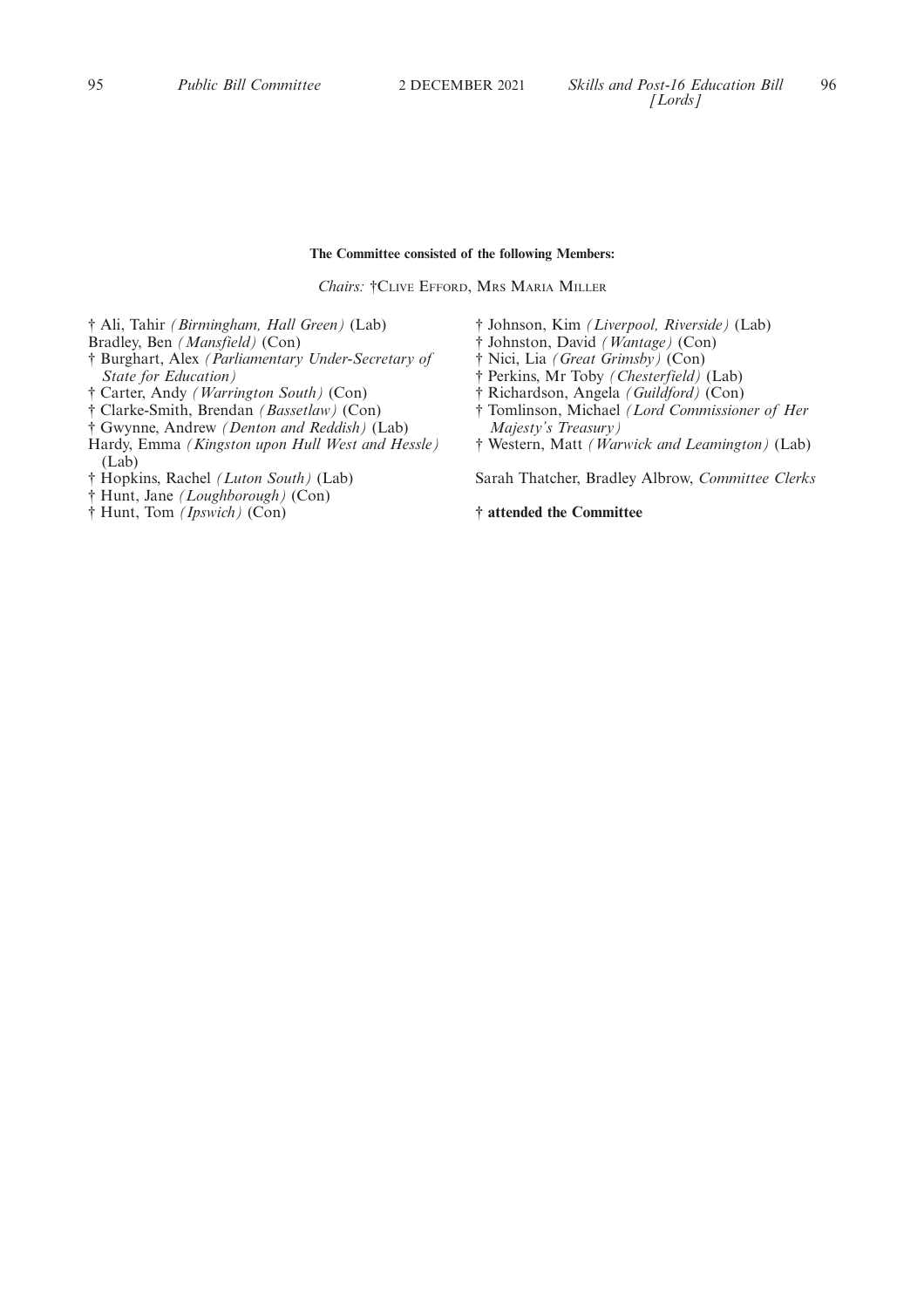## 97 *Public Bill Committee* **HOUSE OF COMMONS** *Skills and Post-16 Education Bill* 98 *[Lords]*

## Public Bill Committee

*Thursday 2 December 2021*

*(Afternoon)*

[CLIVE EFFORD *in the Chair*]

## **Skills and Post-16 Education Bill [***Lords***]**

## **Clause 6**

FUNCTIONS OF THE INSTITUTE: OVERSIGHT ETC *Question proposed,* That the clause stand part of the Bill.

## 2 pm

**The Parliamentary Under-Secretary of State for Education (Alex Burghart):** It is good to be back, as we cross the halfway point in Committee proceedings for the Bill. Clause 6 provides an important oversight duty for the Institute for Apprenticeships and Technical Education. It will ensure the overall coherence of the system of technical education and training, and will help to ensure that we have the right balance of provision to meet the skills needs of the economy. That includes apprenticeships, technical qualifications and other types of technical education, and training across all 15 technical routes.

Those routes underpin the institute's occupational maps. They are the groupings for occupations in relation to which apprenticeships and technical education might be approved by the institute. Routes include hospitality and catering, construction, creative and design. The clause places a duty on the institute to keep under review the technical education and training within its remit and, through that review, to consider the impact of its activity on the range and sufficiency of that technical education and training. That means that different types of technical education, such as apprenticeships and qualifications at different levels, will not be looked at in isolation.

The institute will consider whether there is anything further within its powers that should be done, or that should be done differently, to safeguard the coherence and sufficiency of the technical education and training in its remit. The institute may provide the Secretary of State for Education with reports on the range and availability of apprenticeships, qualifications and other technical education and training in the system, raising any matters that arise during its review.

In addition, the clause brings into the institute's remit other technical education and training that supports entry to occupations that are published by the institute in its occupational maps. That will allow the institute to play a role where education and training links to employerled standards but does not lead to a qualification—for example, traineeships and skills bootcamps. That role might include, for example, advising or publishing guidance to support alignment with employer-led standards.

Aligning that type of provision to standards, where it is appropriate to do so, will create a joined-up system. It will benefit learners by supporting progression into skilled jobs, as well as further technical training. The institute is best placed to have oversight of the system as a whole because it has oversight of the occupational maps that bring together the occupations for which technical education is appropriate. It guarantees that the employer voice is at the heart of our skills system.

**Mr Toby Perkins** (Chesterfield) (Lab): We do not oppose clause 6. We tabled amendments on apprenticeships, but we are not opposed to the role of the institute in itself. It was an interesting debate, with some really valuable contributions from some of my colleagues. We also had another Conservative who enjoyed himself at a party, and another lesson about the importance of who we invite to our parties. It was very much in keeping with the debates of this week, but we do not oppose the clause.

*Question put and agreed to. Clause 6 accordingly ordered to stand part of the Bill.*

#### **Clause 7**

## ADDITIONAL POWERS TO APPROVE TECHNICAL EDUCATION QUALIFICATIONS

**Mr Perkins:** I beg to move amendment 47, in clause 7, page 10, line 37, at end insert—

"(2A) Notwithstanding the provision in subsection (2), the Secretary of State will appoint by regulations a body other than the Institute to withdraw approval of a technical education qualification at Level 3."

*This amendment requires the Secretary of State to appoint an alternative body to the Institute to approve the withdrawal of technical education qualifications at Level 3.*

**The Chair:** With this it will be convenient to discuss amendment 48, in clause 7, page 11, line 19, at end insert—

"(10) The Secretary of State must publish criteria to define what is meant by 'high quality qualifications', which can be used as a framework for future deliberations about any defunding of qualifications.

(11) Any future defunding of qualifications must be reviewed by an appointed independent panel of experts, against the criteria set out in subsection (10).

(12) The Secretary of State must publish the proposed list of Level 3 vocational and technical qualifications which are proposed to be defunded, based on the criteria as set out in subsection (10), within 3 months of this Act receiving royal assent."

*This amendment would require the Secretary of State to publish the criteria for what they consider to be high quality qualifications worth funding and to set up an independent panel to determine this.*

**Mr Perkins:** The Government have decided to continue with Ofqual as a regulator of academic qualifications in England, and new powers are granted in the Bill to the institute to approve technical qualifications in the future. It is vital that both public bodies have the necessary statutory underpinning to carry out their roles effectively, and to ensure that there is no conflict of interest. We consider that the clause is insufficient, as it does not clearly define the roles of Ofqual and the institute in law to ensure a single regulatory framework, where all qualifications are regulated and treated in exactly the same way.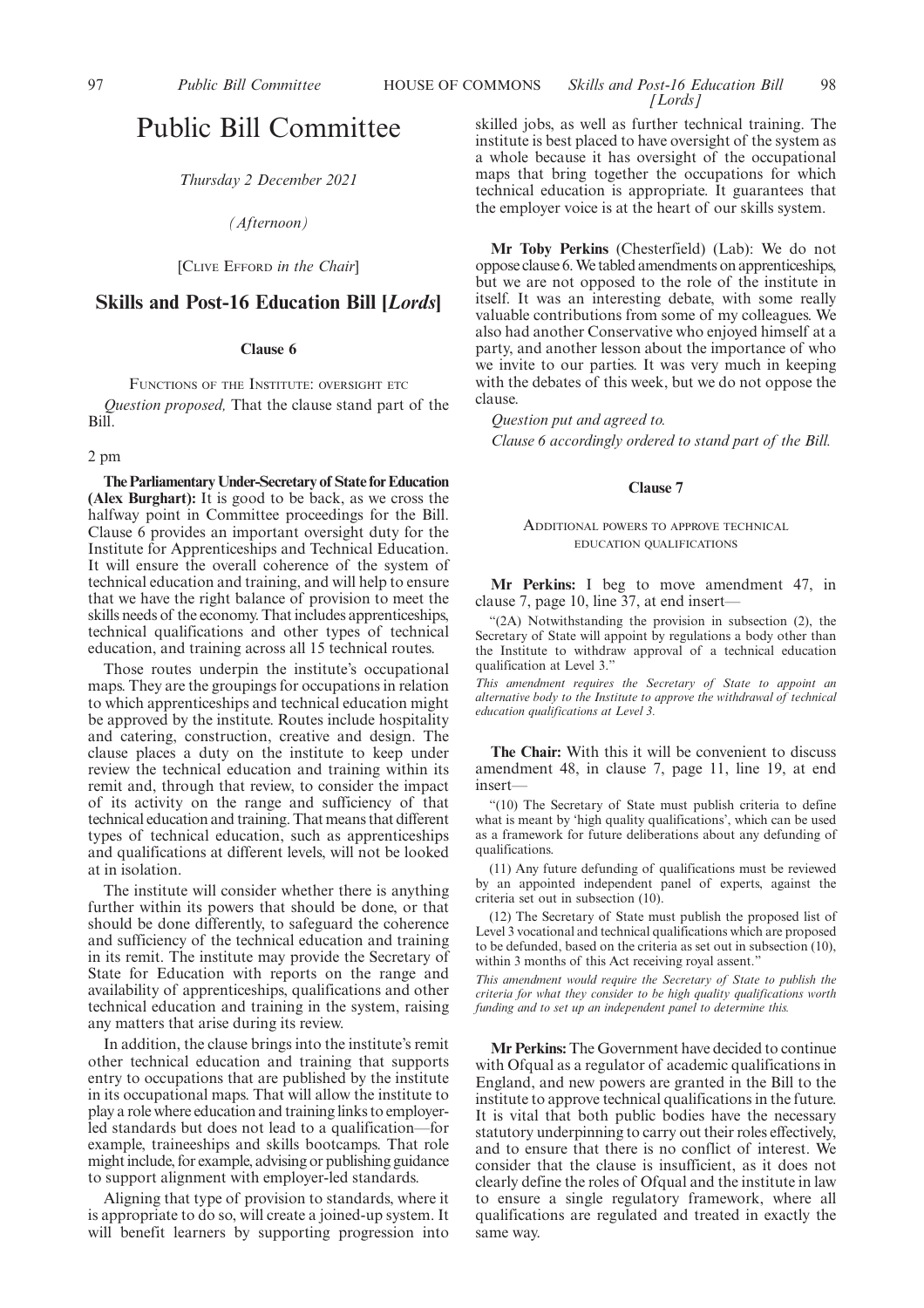The Bill proposes a two-tier system of regulatory approval for qualifications, with Ofqual approving and regulating academic qualifications and the Institute for Apprenticeships and Technical Education approving technical qualifications. We are worried that that may reinforce the apparent low public confidence in technical qualifications. Ensuring that technical qualifications have parity of esteem with academic ones has been a challenge for successive Governments, and it is precisely one of the things that T-levels set out to address. We are therefore concerned that Ofqual is established as the independent regulator for what are seen as the academic qualifications, with a different organisation for the technical qualifications. We believe that that creates an artificial divide between the two routes.

The roles to be played by Ofqual and the institute in regulating technical qualifications need to be clarified, because the Bill indicates that it will bring about a dual regulatory system. Ofqual is established as the independent regulator under the Apprenticeships, Skills, Children and Learning Act 2009. That legislation introduced an independent regulator following a period of scandals and instability in the regulation of the qualifications and examination system.

There are worries that the Bill will introduce material conflicts of interest, because the institute will be the owner and provider of T-levels, as well as the regulator, with powers to decide which other technical qualifications might compete with T-levels and should be approved or withdrawn. For funding purposes, the organisation that owns T-levels will decide what happens to the other qualifications that exist. Our amendment seeks to address that and to give greater clarity on the different organisations and bodies.

I turn to amendment 48. It is essential for the Government to unveil what they deem to be useful qualifications before the Bill is passed. As with so much in the Bill, the Minister leaves a great deal to the imagination or to future clarification. Conservative Members have been remarkably trusting of what the Government have told them so far and have not told us a huge amount about what they think, with the honourable exception of the hon. Member for Great Grimsby. When it comes to the votes, however, we have seen that those Members are persuaded that the Minister will deal with everything later.

Amendment 48 would require a panel of experts to determine what a high-quality qualification is, ensuring that if qualifications are abolished, it will be left to those experts—working to criteria set by the Secretary of State—to understand whether that has been done because the qualifications lack the necessary qualities. There is a real concern in many people's minds that the Government are undermining BTECs and other level 3 qualifications by setting out to defend T-levels, on which they are getting small numbers of people, and trying to get rid of all the alternatives.

If the reason for getting rid of BTECs is, as the Government say, that the qualification is not of the necessary quality, let us see the evidence for that. Let us have a team of experts look at all the factors—people's ongoing progression routes, whether they get jobs after the qualifications, whether they can access universities and whether they are able to perform when they get to university—and let us see the criteria for establishing whether qualifications are of high quality. So far, the approach seems to have been pretty much of the backof-a-fag-packet kind.

The Minister's and the Secretary of State's predecessors initially stood at the Dispatch Box and said, "We're scrapping BTECs because they are of low quality." Then they said, "We're not going to get rid of them all, just some of them. We will get rid of the poor-quality ones." We say, reasonably, "All right, but people studying those qualifications today want to know whether what they are studying is of high quality or not."

**Tahir Ali** (Birmingham, Hall Green) (Lab): Does my hon. Friend agree that a quality BTEC qualification would lead to skills and jobs? We should be focusing on BTECs, which have a good history, rather than getting rid of them and replacing them with something that is nowhere near as established.

**Mr Perkins:** My hon. Friend makes an important point. I know from what he said on Second Reading that this is a matter of significant personal interest to him because of his own and his son's history with BTECs, which he outlined. I am in exactly the same position. My son did a level 2 and a level 3 BTEC, having not done particularly well in GCSEs. He subsequently went on to university, completed his bachelor's degree and is now in the process of completing his master's. The BTEC provided a pathway and a bridge from—not to put too strong a point on it—failure in mainstream schooling to academic success. We know that BTECs have a history of turning around the lives of people up and down the country. This needs to be handled extremely carefully before decisions are taken that undermine those qualifications.

**Lia Nici** (Great Grimsby) (Con): I appreciate the hon. Gentleman allowing me to intervene. Do he and his colleagues not understand that BTEC is just a brand name of the Pearson group? Those high quality qualifications, those outcomes and those assessment criteria will go into things such as T-levels. They will just have a name change. Importantly, they will be led by employers and they will include essential work placements. We talk to members of the public about BTEC, but the only reason we do so is because BTEC is a brand name that has been out there for a very long time. Vocational and technical education will continue to be important.

**Mr Perkins:** What an interesting intervention. If the hon. Lady is saying that T-levels are simply a rebranding of BTECs—

**Lia Nici:** No, I did not say that.

**Mr Perkins:** I will allow the hon. Lady to clarify, because it is important.

**Lia Nici:** With respect, I did not say that. I said that BTECs are an overarching brand name. We have Cambridge Nationals, City & Guilds and so on, but what is important is the content of those qualifications. I am sure that what is of high quality in BTECs will be included in new qualifications such as T-levels.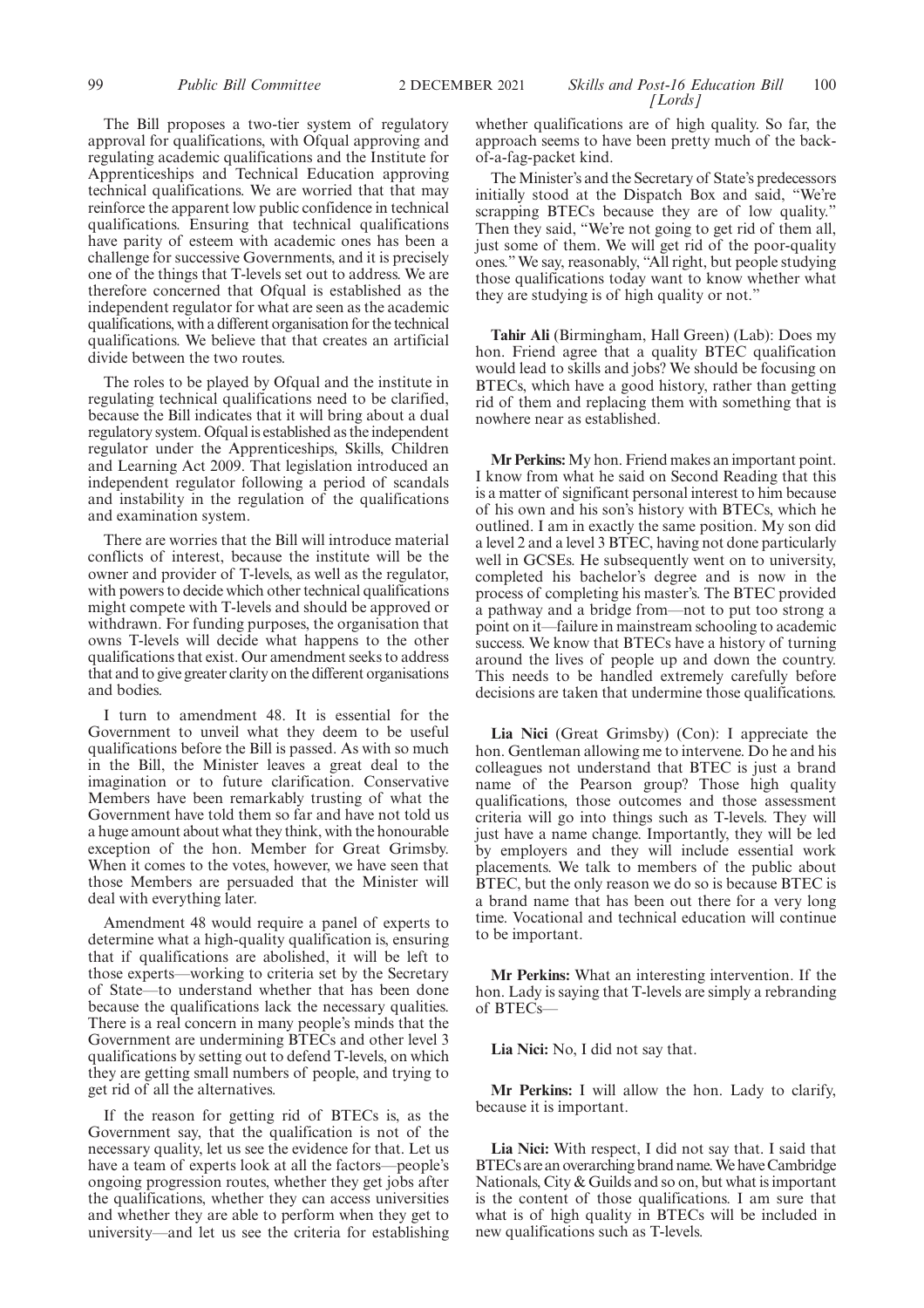**Mr Perkins:** I accept the clarification, and the hon. Lady makes an important point. If she is saying that not all level 3 qualifications are BTECs, I understand that, and I will come on to that when I speak to other amendments. There are many other important qualifications that are not BTECs, but BTECs make up the largest number of them, which is why many of us identify them in those terms. Both BTECs and T-levels are overarching brand names, if we want to put it in such terms. I have no objection to the brand names. If it is felt that T-levels will eventually be viewed with more regard by the public than BTECs—having the word "level" in them makes them sound more like a A-levels—I am fine with that, but the Government initially trashed the BTEC qualifications without telling us which ones they thought were good or bad.

**Tahir Ali:** In my industry of engineering and where I come from, there is a saying: "If it ain't broke, don't fix it".

**Mr Perkins:** Absolutely. My hon. Friend makes an important point.

**Lia Nici:**Will the hon. Gentleman allow me to intervene?

**Mr Perkins:** If I may, I will respond to my hon. Friend, who makes an incredibly important point. Even more worrying is the fact that the Government initially went out there and said, "This qualification is broken and we are going to replace it," but when the sector more generally—86% of respondents to their consultation—said, "This is a huge mistake", the Government said, "Okay, we will only get rid of some of it, not all of it." When we ask which bit they will get rid of, they say, "The low-quality bit," but when we ask which bit that is, they say, "We do not know; we are going to do a review." That is no way to do policy. It needs to be done the other way around. Identify which of the qualifications are not working, do all the research, find out where people are not getting on to the courses and then start talking about why we are getting rid of the qualifications.

**Tahir Ali:** On the issue of quality, lawyers make a lot of money from the word "reasonable". Similarly, how do you define quality? I challenge anyone to do that.

#### 2.15 pm

**Mr Perkins:** That is an important point, and the amendment seeks to push the Government on it. They need to identify what those high-quality qualifications are, and quickly.

This is a point of real importance. The Government have started to undermine BTEC qualifications. It makes me genuinely angry, because people are studying for those qualifications now, and they are being told, "That thing you are doing may be pretty worthless and it might not take you anywhere. We don't know yet, because we haven't done the review, but we generally think that BTECs are not that great." At the same time, employers out there are saying, "Well, I have trusted this qualification over many years and I think it is okay." The Government are performing a review over three to four years. Students will be going on to the qualifications not knowing whether they will be undermined.

The Government really need to show us the evidence; do the research, if they have not yet done it; and come back with a list of the qualifications and what is going to be taken forward. That is what the amendment is designed to achieve.

**Lia Nici:** On the point about quality and outcomes, we want employers to lead this initiative, along with partners from training and education, because, as the hon. Gentleman has stated in his eloquent and long speeches, we want to ensure that people are trained in skills that are relevant to jobs. We know that we have a huge skills mismatch. We want our employers to be able to lead on that and say, "These are the training areas we want, now and in the future."

**Mr Perkins:** I do not disagree with that sentiment, but when the vast majority of employers responding to the Government's consultation say, "Don't get rid of BTECs", how does the hon. Lady arrive at the position that we are getting rid of them because that is what employers want? That is not what employers are saying. I agree that we must make sure have qualifications that are relevant, but parroting that does not alter the fact that employers say they support BTECs.

**Jane Hunt** (Loughborough) (Con): I ought to declare that one of my children has a BTEC level 3 extended diploma and went on to university, and the other has a level 3 apprenticeship. I suggest that it is the hon. Gentleman who is undermining BTECs, because he is the only one who has made that point in our debates. The Minister said on Second Reading that we are reviewing BTECs only where they cross over with T-levels, because we do not want duplication of work.

**Mr Perkins:** It is a strange representation of my position to say that because a Minister stands at the Dispatch Box and describe something as poor quality, I am undermining that thing by referring to what the Minister said. I am trying to defend what in many cases is a valid and trusted qualification. As the hon. Lady knows, my children have had a similar experience to hers. It is for precisely that reason that I seek to defend the qualifications.

More important than defending the qualification per se—there probably are some good ones and some bad ones—is to say that the Government should not undermine it until they know what they are talking about. That is the most important point here. They should do the research and then come back and tell us what the policy is, not the other way around.

The Government have set us on a path towards T-levels by undermining the alternatives—I guess because their T-levels have not so far had huge take-up—and they have done so without actually knowing what they are talking about. The hon. Member for Loughborough says that all they are looking to do is prevent duplication. That is absolutely not the case. In so far as there is duplication and reason to believe that a T-level is a better path than an existing qualification—a BTEC, a Council for Awards in Care, Health and Education qualification, or anything else—I have no problem with that, but clearly the Government have set out to rubbish the existing level 3 qualification in order to promote their T-levels. They cannot now row back and say, "Oh, we're only interested in duplication."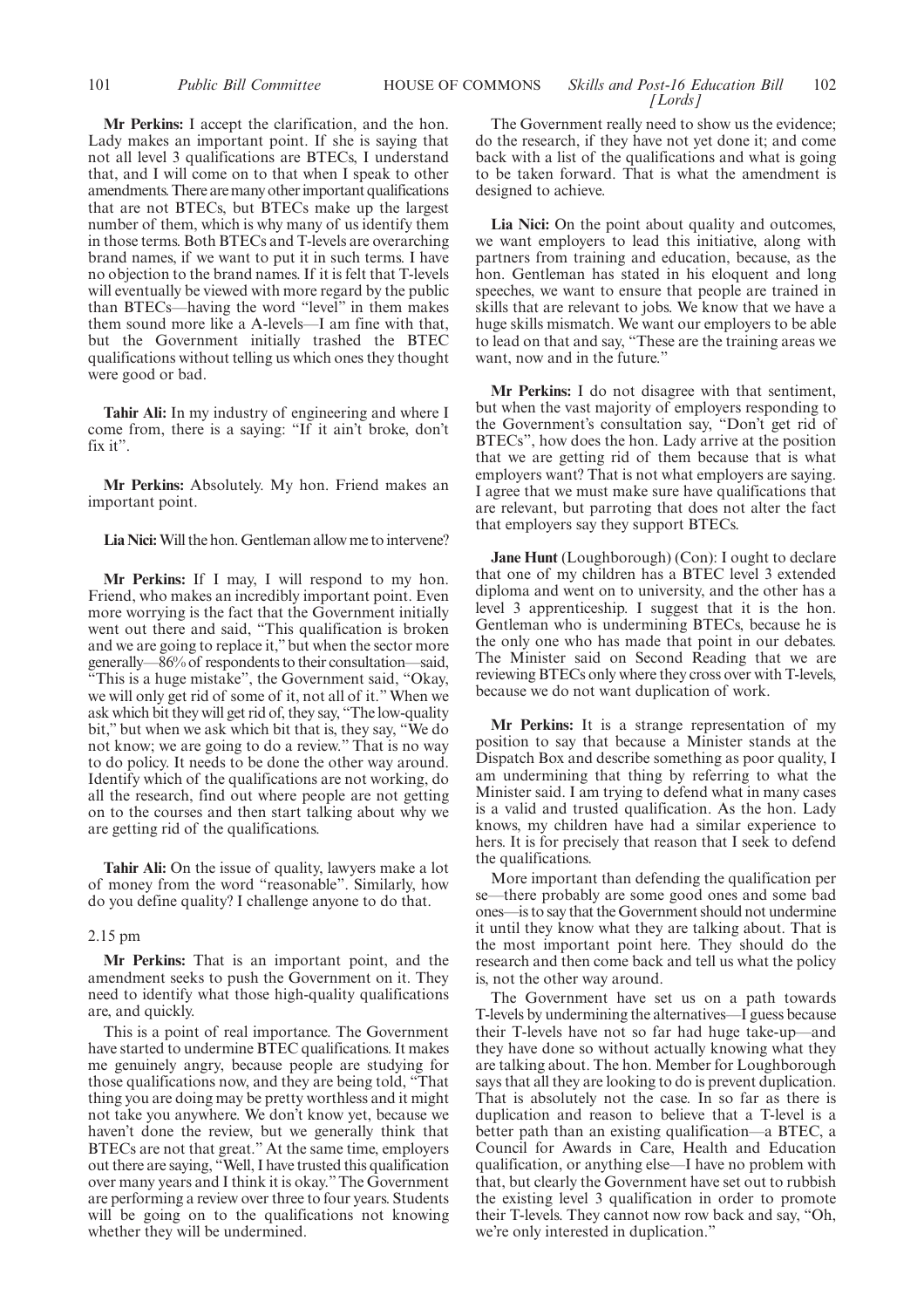## **Andrew Gwynne** (Denton and Reddish) (Lab): We really do not need to get drawn into the merits of T-levels against BTECs—that is a false choice. For many young people in particular in this country, BTECs are their route through the education system. I have BTEC levels 3, 4 and 5. Does my hon. Friend recognise the 2018 research by the Social Market Foundation, which showed that 26% of university applications are from young people with a BTEC? It is a significant route into higher education.

**Mr Perkins:** I recognise that point, but this is an area of real worry for me. The Government have said explicitly that they want to reduce the number of people doing university degrees that they consider to have low value. Again, they have not told us which ones. A disproportionately high number of learners from deprived communities are doing BTECs rather than A-levels. I strongly suspect that seeking to reduce the number of people doing certain university degrees will disproportionately affect the cohort who do BTECs. Although my hon. Friend is right that a lot of students, such as my son, the child of my hon. Friend the Member for Birmingham, Hall Green, and the child of the hon. Member for Loughborough, have gone to university via BTECs, I fear that the number will reduce under the Government's expressed strategy to reduce the number of students doing university degrees that they do not think have value.

**Kim Johnson** (Liverpool, Riverside) (Lab): My hon. Friend has identified that young people from disadvantaged communities are likely to suffer. There will also be a disproportionate impact on both black students and students with special educational needs who use that route into education and higher education.

**Mr Perkins:** I am glad that my hon. Friend made that incredibly important point. She is right that BTECs, and the further education sector in general, have a far higher proportion of black and ethnic minority students than mainstream schools. They are incredibly important routes, and it is important that they are spoken up for, and that that difference is raised. Different students study in different ways. The Government have a real bias against anything that is not largely exam focused. They believe that only an exam focus gives someone a real qualification, and BTECs have been much more based on a student showing what they have learned over a two-year course, rather than just in a couple of weeks at the end of June.

Such qualifications have been a route for many people to improve their social mobility. That is why the campaign to defend them is so strong. We will talk about BTECs in more detail under future amendments, but amendment 48 seeks to provide that the Government

"must publish criteria to define what is meant by 'high quality qualifications', which can be used as a framework for future deliberations about any defunding of qualifications." It states:

"Any future defunding of qualifications must be reviewed by an appointed independent panel of experts, against the criteria" that the Secretary of State has set out. It continues:

"The Secretary of State must publish the proposed list of Level 3 vocational and technical qualifications which are proposed to be defunded, based on the criteria set out…within 3 months of this Act receiving royal assent."

#### 103 *Public Bill Committee Skills and Post-16 Education Bill* 2 DECEMBER 2021 104 *[Lords]*

That amendment would make an important difference. First, the Secretary of State would tell us by what criteria he will continue to fund, or to defund, qualifications. Secondly, to ensure that the decisions are based on academic considerations rather than political ones, it would ensure that the independent panel of experts applies the criteria that he has put in place. Thirdly, it would ensure that the process for level  $\overline{3}$  qualifications does not drag on endlessly.

The Government have started the process of undermining the qualifications by describing them as of low quality. That should not go on forever—within three months, we could have a list to say, "This is high quality, this is what you should study in future and this is what, under the criteria set out by the Secretary of State, we will no longer fund." I find it hard to understand why people would vote against such an amendment. It is widely supported and I am interested in what response we will get from the Minister and others to the amendments.

**Andrew Gwynne:** I support the amendments because, as I alluded to earlier, I feel passionately about the role that BTECs can play. The way in which the Government have handled the whole withdrawal of BTEC qualifications is a lesson in how such things should not happen.

I therefore support including in the Bill that the Secretary of State should appoint, through regulations, a body other than the institute to withdraw the approval of technical education qualifications. It is important that, before moves such as those we have seen on BTECs, we have a proper and thorough assessment of the qualifications, in particular when they are well known and respected by not just the general population, but academia and employers. That is the whole point of BTECs: everyone knows what a BTEC is and people know what the different levels relate to. BTECs are accepted as a standard qualification in academia and in employment.

**Lia Nici:** I am concerned that the Opposition are concentrating on BTECs. BTEC is a brand—it is a commercial brand. In ordinary parlance, we might use it as a throwaway term for level 2 or level 3 qualifications, but I am concerned that the Opposition are supporting one brand when we have a multitude of brands. I wonder whether they have been pushed by the brand owner's lobbying—why are we talking constantly about BTEC and not about other level 2 and 3 providers as well?

**Andrew Gwynne:**I find that quite offensive—to suggest that Opposition Members have been lobbied by Pearson to support a qualification. It was not always Pearson's. The hon. Lady talked about a brand, but it was Edexcel before Pearson, and before that it was the Business and Technology Education Council, which is where the term BTEC comes from. The reason that I am standing here to defend BTECs is that I have BTEC levels 3, 4 and 5.

## **Lia Nici:** With respect, so do I.

## **The Chair:** Order.

**Andrew Gwynne:** I am not giving way to the hon. Lady, because I am still answering her. I have BTEC qualifications at levels 3, 4 and 5. I am proud to have gone through the BTEC route, and I want to ensure that the next generation of young people and, indeed, adults have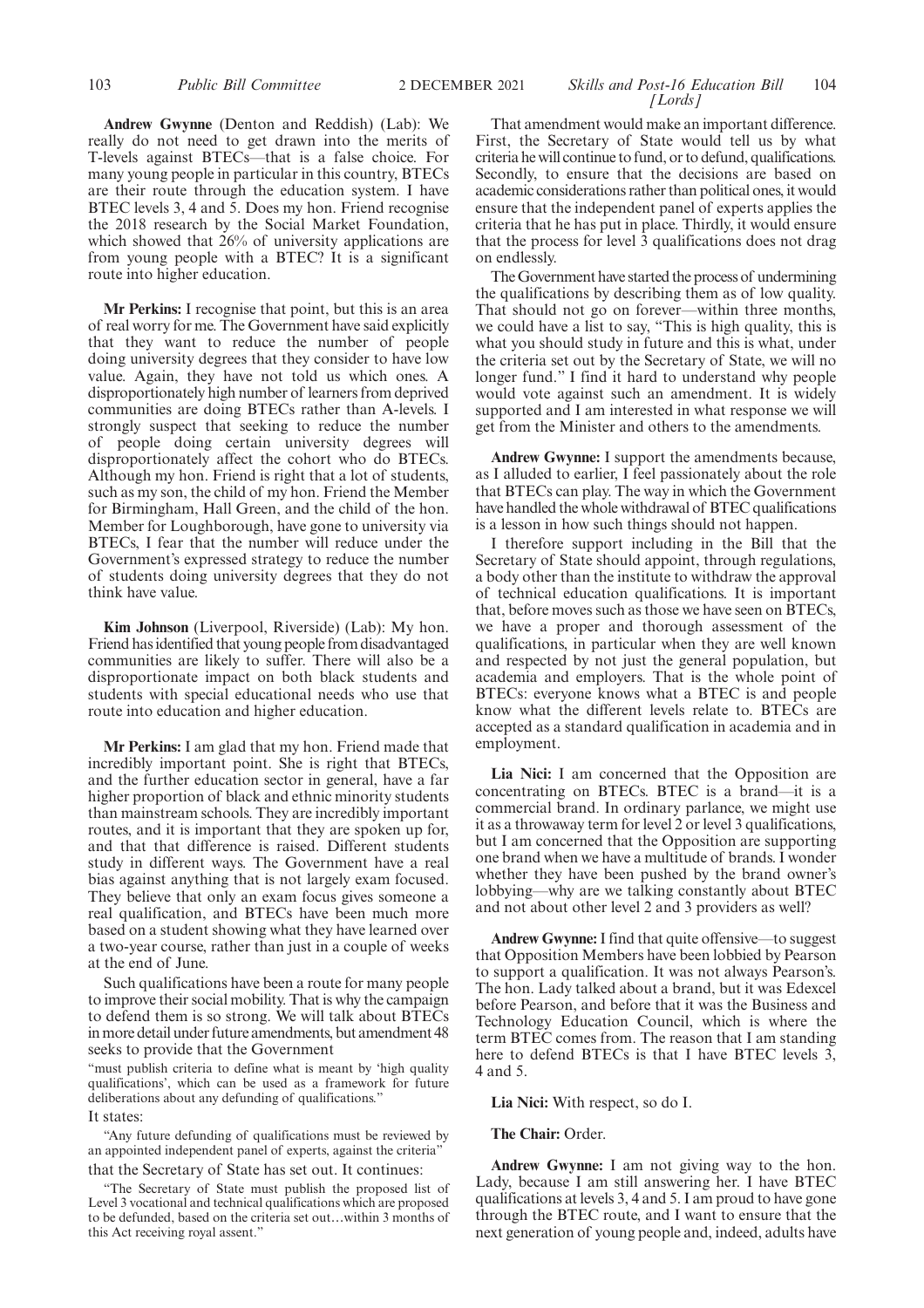## *[Andrew Gwynne]*

the opportunity to go through the BTEC route, which is well respected and recognised by academia. I think only one university in the whole of the United Kingdom does not accept students with BTEC qualifications. I tell the hon. Lady that any lobbying I have had has come from the local colleges in my constituency, because they are incredibly concerned that withdrawing the qualification completely takes away a route to university for many people.

## **Lia Nici** *indicated dissent.*

**Andrew Gwynne:** The hon. Lady can shake her head, but I invite her to Ashton Sixth Form College and Stockport College, and she can get into the real world.

**Tahir Ali:** I take great exception to the word "brand" being used for the BTEC. The BTEC is not a brand; it is a qualification achieved by those who do not want to pursue an academic route. If BTEC is a brand, GCSEs are a brand, A-levels are a brand, BSc is a brand, masters degrees are a brand. It is nonsense, and it is abhorrent to even refer to BTEC as a brand. The only brands Government Members are interested in are the ones that cost a lot of money.

#### 2.30 pm

**Andrew Gwynne:** My hon. Friend is absolutely right that BTEC is not a brand.

**Lia Nici:** It is a brand.

**The Chair:** Order.

**Andrew Gwynne:** From a sedentary position, the hon. Lady says that it is a brand. It is not a brand; it is a qualification. I took BTEC qualifications when they were managed by the Business and Technology Education Council. The gown that I proudly wore at Stockport College's graduation ceremony in Manchester Cathedral was my BTEC higher national diploma gown—exactly the same gown that BTEC HND graduates wear today, even though it is a Pearson qualification.

## **Lia Nici:** Will the hon. Gentleman give way?

**Andrew Gwynne:** We have heard enough from the hon. Lady. If she has nothing positive to add, I will not give way to her.

**Matt Western** (Warwick and Leamington) (Lab): I would like to think that the hon. Lady does have something positive to contribute. I say that as an act of decency, really. Like many Members in this room, I am sure, I found inappropriate the accusation that myself and other Opposition Members could have received money for making claims in favour of—*[Interruption.]* Or that we were being lobbied to speak positively-

**Lia Nici:** On a point of order, Mr Efford. That is not what I said at all. However, there are other level 2 and 3 providers. We constantly hear about BTECs. There are high-quality providers of other qualifications. We want to move towards T-levels. That is what this is all about.

**The Chair:** That is not a point of order. However, if the hon. Lady wants to make a contribution on that point, she can catch my eye. Have you completed your intervention, Mr Western?

**Matt Western:** I simply urge the hon. Lady to retract what she said in her point about Opposition Members being lobbied by Pearson.

**Andrew Gwynne:** I agree with my hon. Friend. That is what I said in answer to the hon. Lady when she made the assertion. I will happily give way to her if she will withdraw those remarks.

**Lia Nici:** Thank you very much for allowing me to intervene. I reiterate that Pearson is the owner of the BTEC brand, and because BTEC was being used again and again, I suspected that lots of lobbying was going on. I did not say that any money was changing hands or that anything corrupt was going on. I did not say that.

**Andrew Gwynne:**I will accept the half-hearted withdrawal from the hon. Lady if she says that she now accepts that we have not been lobbied by Pearson in the way that she implied. She makes the very real point that there are other qualifications at this level. I have a City & Guilds qualification and a Royal Society of Arts qualification at those levels. She is absolutely right that other really good qualifications are available to people to study at levels 2 and 3, and beyond. However, the main and most respected set of qualifications at this level is currently BTECs. I get that the Government want to introduce T-levels, and I support the concept of T-levels, but the hon. Lady and other Government Members must understand that there are some young people for whom T-levels will not be suitable but for whom BTECs are. Having the opportunity to study at BTEC level will allow them to progress to higher education or employment. To take those choices away is a retrograde step.

We are not here to debate the rights and wrongs of what the Government want to do. We are here to debate a sensible amendment that would ensure that, if the Government want to change the framework of qualifications in the way that they say in respect of T-levels and BTECs, there is a thorough assessment of the need to do that.

## **Jane Hunt** *rose—*

**Andrew Gwynne:** I will come to the hon. Lady in a minute. There may be a duplication of some qualifications where one of them is no longer required. In that case, it may well be the right decision to withdraw funding from the BTEC qualification and put it into the T-level qualification. There may well be, however, two qualifications with a similar outcome—BTECs and T-levels, for example—but with different routes that are suitable for different sets of young people, meaning that although they get to the same end point, their starting point is very different. We should not be denying that choice.

Frankly, there will be some qualifications where a BTEC is the only game in town and it excels in providing those qualifications. Those should be retained. We are talking about ensuring that there is a proper assessment when Ministers seek to make academic changes. I will give way to the hon. Lady and then to my hon. Friend the Member for Chesterfield.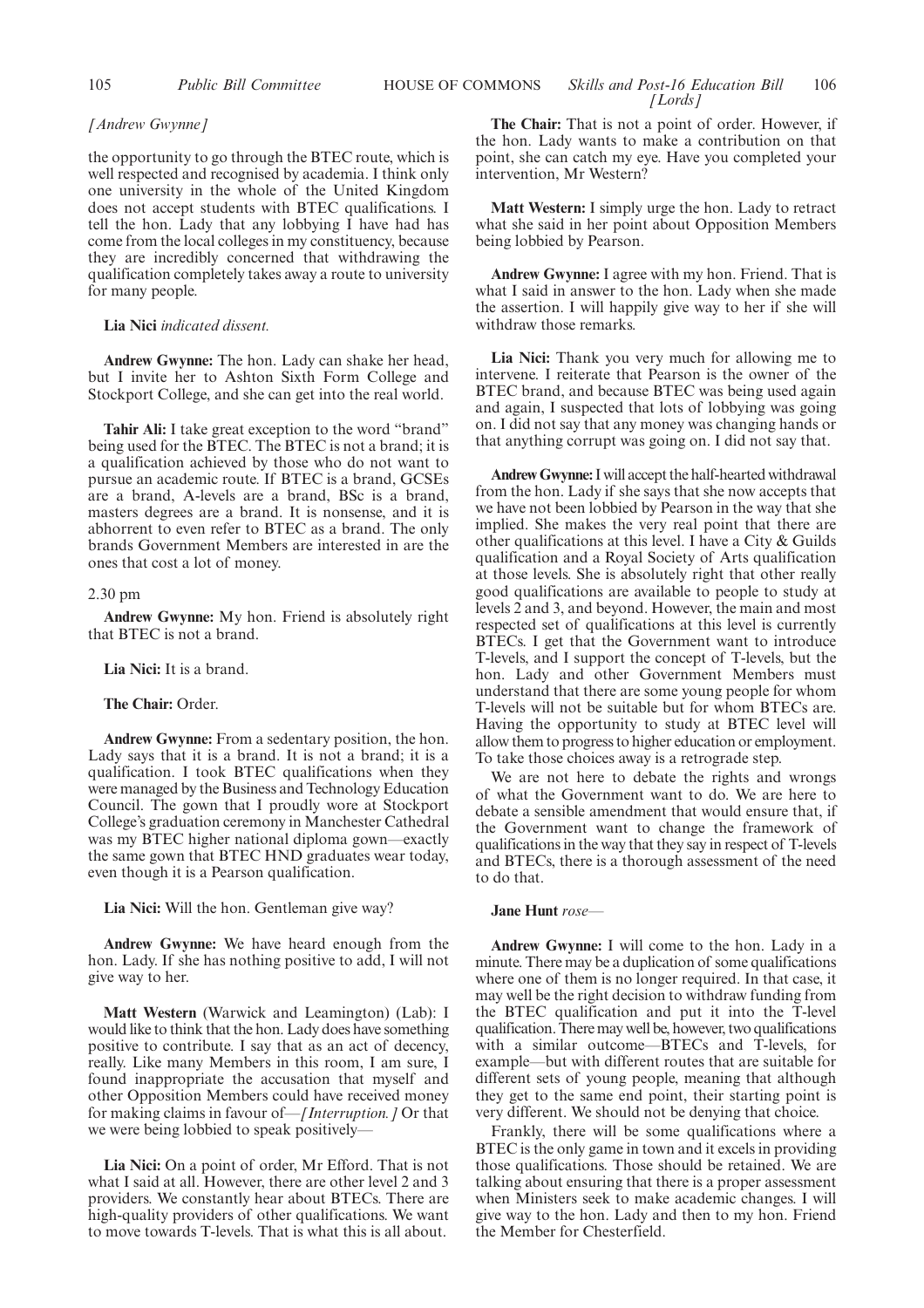**Jane Hunt:** That is very kind; I thank the hon. Member. He seems to be agreeing with the Minister this afternoon. To quote from *Hansard*,

"Our qualifications review is vital to ensuring that what is on the market is the best it can be. I am clear that T-levels and A-levels should be front and centre of the level 3 landscape, but I am convinced that we need other qualifications alongside them, many of which exist now and play a valuable role in supporting good outcomes for students. It is quite likely that many BTECs and similar applied general-style qualifications will continue to play an important role in 16-to-19 education for the foreseeable future."—[*Official Report*, 15 November 2021; Vol. 703, c. 385.] I wonder what the hon. Member has to say on that.

**Andrew Gwynne:** I fully agree with the intentions, and I have just said as much. From speaking to colleges that serve my constituency, the reality is that, although they want to, they will not be able to continue with a whole string of BTEC qualifications. That is the point. Moving away from the rhetoric to the reality, college principals are saying that this will be a retrograde step. Amendment 48, which my hon. Friend the Member for Chesterfield spoke to, is about ensuring that there is a proper mechanism to assess these changes. When we are putting through big changes to a well-established sector, we need to make sure that we do not throw the baby out with the bathwater.

We must ensure that we do not undermine opportunities for young people. We must not undo the well-respected and long-standing route of a BTEC qualification. If there is such a decision, we need a proper, detailed assessment. It might not be BTECs next; it might be that somebody decides that City & Guilds is no longer required or that the RSA no longer needs to provide qualifications, and so on. The assessment would need to go through the process that my hon. Friend the Member for Chesterfield set out in an independent and considered way. Ministers and, ultimately, Parliament would then make a sensible decision about how the higher education framework should look.

**Mr Perkins:** My hon. Friend was talking a minute ago about different qualifications and cases where a BTEC is the only show in town. The hon. Member for Great Grimsby was saying that we should recognise that there are other level 3 qualifications. Does my hon. Friend agree that an example at level 3 is the CACHE qualification, which is undertaken by people who want to work in the early years sector? The CACHE qualification has a big work experience element, and there are many reasons why early years students might be more likely to choose it over a T-level. The Government seem to have decided that T-levels are the answer and that they should decide what else can fit around them, rather than the other way around, which would be to identify where the holes are and to introduce T-levels to replace them.

**Andrew Gwynne:** My hon. Friend is absolutely right. That is why it is sensible to have a mechanism to assess these things properly, impartially and in the round and present that information to Ministers and Members of Parliament.

I have not yet heard any argument about what useful qualifications are. Is my BTEC national certificate in business and finance a useful qualification? Is my BTEC higher national diploma in business and finance a useful qualification? I do not know. The Minister has not set out what a useful qualification is. Whether these things could be done through T-levels or whether the BTEC option is a useful qualification—none of that has been set out. I want it set out independently, which is why I think it is really important that we get a mechanism in place that is independent and offers sound advice to Ministers and MPs.

As I have mentioned before, more than a quarter of higher education applicants—26%—come through the BTEC route. That is not insubstantial. I want to make sure that more young people and more adults come through an appropriate vocational route into higher education. If that is T-levels, great—let us get more people through T-levels into appropriate higher-level qualifications—but for many it will still be BTEC. It needs to be BTEC.

As my colleges are saying, we cannot undermine the ability to provide BTEC courses. At the moment, it is all T-level, T-level, T-level. BTEC is becoming an afterthought—and not necessarily a funded afterthought at that. That is my real concern, and it is why I am pleased to support my hon. Friend's very sensible and modest but very practical amendments.

**Matt Western:** I do not want to rehearse points that have already been made, but I highlight the fact that BTECs are written into the Bill, which refers on page 10 to

"BTECs, AGQ or a Diploma".

When we refer to BTECs, we are referring to them very honestly. There is no preference for any provider or qualification; they just happen to be a significant part of the skills agenda and, as I say, are written into the Bill.

**Alex Burghart:**May I make a small point of clarification? The hon. Gentleman says that BTECs are written into the legislation. They are, but only because of a successful amendment tabled by Lord Watson in the upper House. They are not in the Government's original drafting of the Bill.

**Matt Western:** I take the Minister's point, but that decision was reached and agreed across the parties in the House of Lords. The Lords accepted that BTECs are a qualification, along with AGQs and diplomas. As a point of reference, that is a pretty honest point made by noble Lords, and we agree. I just clarify that we are not favouring one provider or qualification over another; we are simply using the parlance of the FE sector.

As my hon. Friend the Member for Chesterfield mentioned, the issue is about criteria. I am really concerned, having spoken to colleges and universities in the higher education sector about the associations between FE colleges and universities. There are so many young people who may struggle through school and the normal academic process, but who have the chance to do a BTEC and rediscover learning and what is right for them. Qualifications such as AGQs and BTECs have provided a real opportunity for those young people. That is why we believe it is important that, rather than pursuing T-levels almost exclusively, as the Government have done, we should make a much more open choice available to young people. We are concerned about the move towards assessing the quality of level 3 courses and about what will be taken into account—hence our amendment.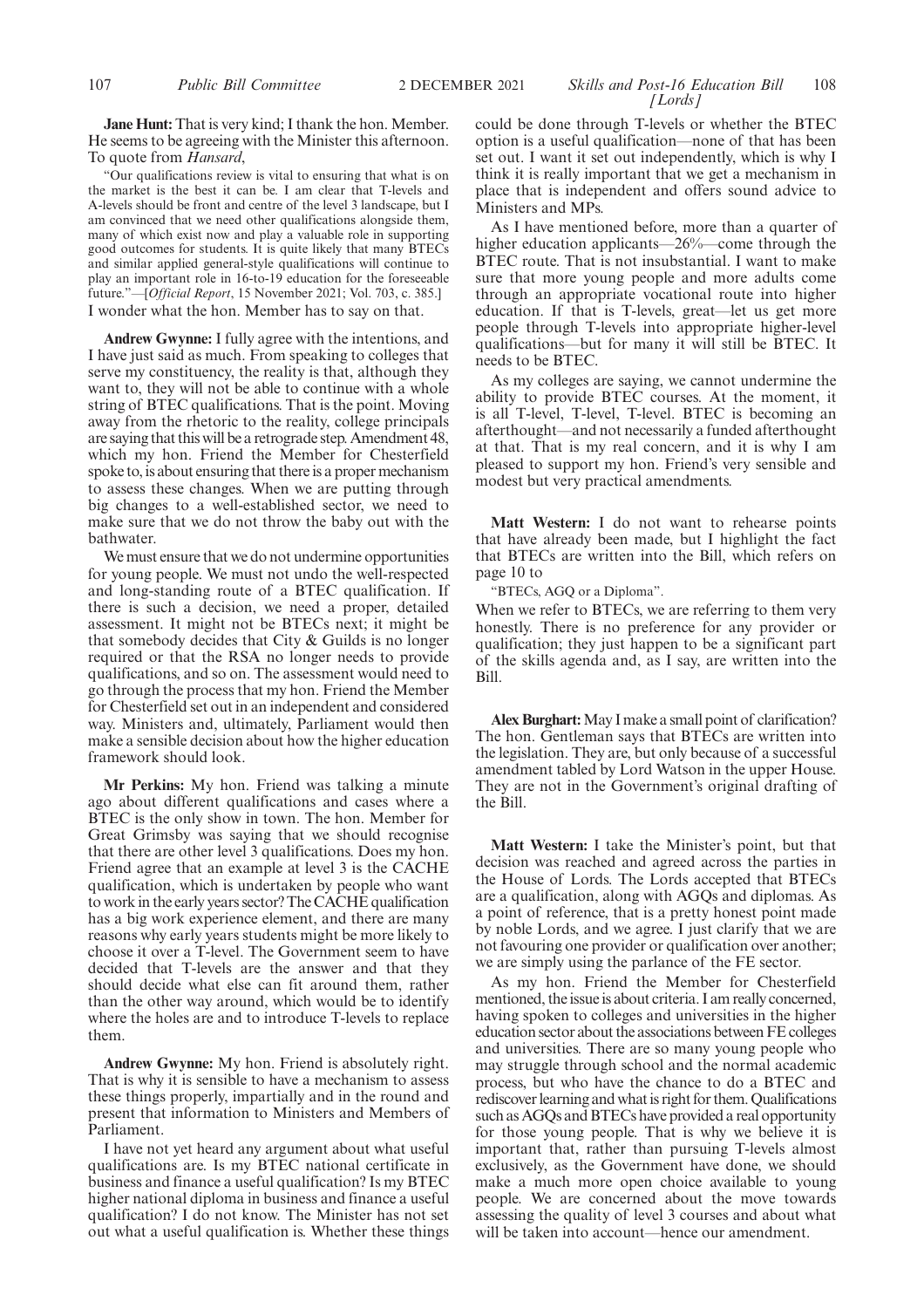## 2.45 pm

**Alex Burghart:**Let us get to the amendments themselves. Amendment 47 would require the Secretary of State to appoint an alternative body, rather than the Institute for Apprenticeships and Technical Education, to determine whether approval should be withdrawn from technical qualifications at level 3. The Government think this amendment is unnecessary. Institute approval is a mark of quality and provides currency with business and industry. It shows that employers demand employees who have attained the qualification, and that it delivers knowledge, skills and behaviours needed for particular occupations. Approval would be withdrawn when a qualification no longer meets the criteria against which it was approved and no longer delivers the outcomes that employers need.

It is entirely appropriate that approval and withdrawal of approval decisions based on the same set of criteria should be made by the same body. That body should undoubtedly be the institute. It is best placed to manage our system of technical qualifications and will actively involve employers when making approval and withdrawal decisions, including through its route panels of employers, who hold national sector expertise and knowledge of occupational standards. To be clear, the institute does not have the power to make funding decisions about qualifications. Those powers rest with the Secretary of State. However, we want to fund technical qualifications that hold currency with employers; institute approval will provide a robust basis for this.

Amendment 48 has three elements to it. The first is that the Secretary of State must publish criteria defining what is meant by "high quality" when it comes to deliberations around the defunding of level 3 vocational and technical qualifications. The second is that an independent panel of experts be appointed to review the defunding of any qualifications in accordance with these criteria. The final one is that a proposed list of qualifications in line to have their funding removed is published within three months of this Bill achieving Royal Assent.

On the first point, the Secretary of State was clear on Second Reading that the removal of funding for level 3 qualifications that overlap with T-levels will be based on the extent to which they overlap with T-levels. High-level criteria for the removal of funding for technical qualifications that overlap with T-levels were published in the summer alongside the response to the consultation. Further detail about those criteria will be published in the near future, alongside a provisional list of qualifications in scope for funding removal in 2024. These will include grounds for awarding organisations to appeal against the provisional decisions made the Department for Education.

On the second point, both Ofqual and the institute will play an important role in approving new and reformed qualifications independently from the Department, and the institute's approval will be a necessary pre-requisite for funding decisions taken by the Department. There is no need for any further independent body being built into the system. On the third aspect of the amendment, we want to have transparent processes for the removal of funding for qualifications and the approval of new ones. I have already made it clear that we will shortly publish the first list of technical qualifications that are in scope for the removal of funding because they overlap with T-levels. The funding of new and reformed qualifications will be based on strong quality standards, to be published next year, and decisions based on approvals involving two expert and independent organisations.

**Mr Perkins:** That was an interesting contribution from the Minister. On the first aspect of amendment 48, which calls for the Secretary of State to publish criteria to define what is meant by "high-quality qualifications", he seemed to be saying that, effectively, that has already been published—although there will be more to be published in future. This is so obviously a moving situation; the Government are desperately trying to recover from the position that the previous Secretary of State has put them in. I think amendment 48 is a constructive way of supporting them to get out of the situation they are in.

It appears from what the Minister says that he does not need to vote for the amendment because that will happen anyway. If it will happen anyway, what is the problem with voting for the amendment? Having specific criteria to define what is meant by high-quality qualifications —removing the case-by-case approach and any political agenda, and once again enabling decisions to be made according to academic and, one might almost say, evidencebased criteria, which is what the Secretary of State told us he would be all about—would be entirely sensible, so I do not understand why the Minister will not vote for the amendment.

On the second part of our amendment, the Minister suggested that we do not need an independent body because we have IATE. The whole point about amendment 47 is that an organisation having ownership of a qualification and also being the referee on other qualifications is a pretty complicated and worrying situation. It is a bit like saying that Toyota, which makes electric cars, can also say whether everyone else's electric cars meet the criteria.

**Alex Burghart:** It is worth bearing in mind that there really is not a conflict of interest here. The institute is not a market participant. Toyota manufactures and sells cars. The institute will not sell T-levels.

**Mr Perkins:** The Minister says that there is no conflict of interest. People in the sector believe that there is. Clearly it is a matter of opinion, but the perception of a conflict of interest exists. That is why we tabled the amendment, and I suspect it is why we were asked to do so.

The Minister suggests that he will vote against proposed subsection (12) of amendment 48, but at the same time he says, "Don't worry. We're going to publish it shortly. We don't want to be committed to three months, but it will be shortly." I do not know what the definition of shortly is if three months is too short. I understand that we are only in a position to press one of the amendments to a vote. We have not been given any encouragement by Government Members that they will support amendment 47, so even though we remain of the view that it would have been sensible, on advice I will withdraw it, but we will seek to divide the Committee on amendment 48. I beg to ask leave to withdraw the amendment.

*Amendment, by leave withdrawn.*

**Alex Burghart:** I beg to move amendment 18, in clause 7, page 10, leave out lines 38 to 40.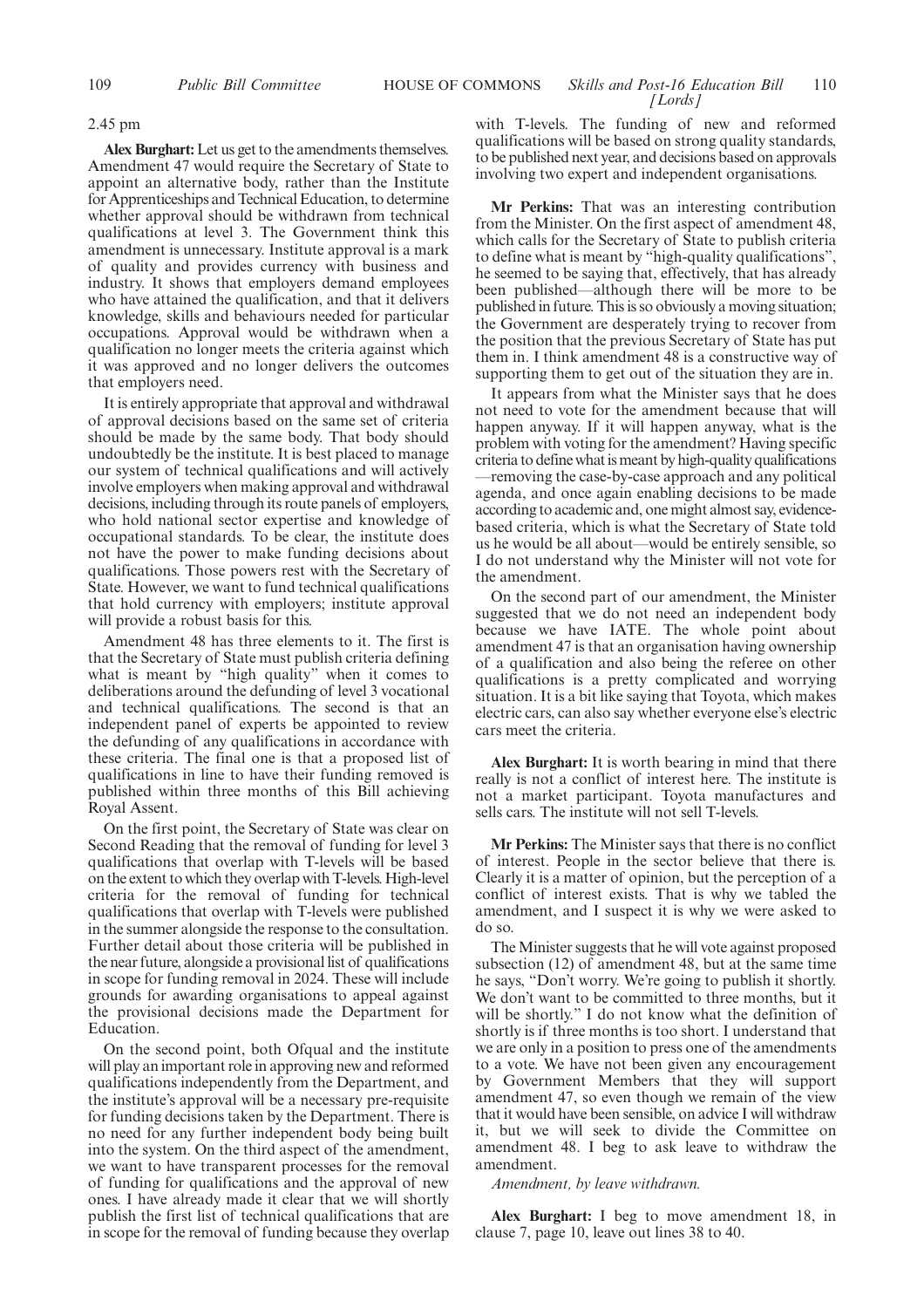*This amendment leaves out subsection (3) of section A2D6 (approved technical education qualifications: approval and withdrawal) to be inserted into the Apprenticeships, Skills, Children and Learning Act 2009. The subsection was inserted at Lords Report.*

**The Chair:** With this it will be convenient to discuss Government amendment 19.

**Alex Burghart:** Amendment 18 removes an amendment from the Opposition Benches of the Lords that sought to delay the withdrawal of public funding from level 3 qualifications until 2026. The Lords amendment is not needed. We listened to the issues raised in the other place and, as such, the Secretary of State announced an extra year before public funding is withdrawn from qualifications that overlap with T-levels, and before reformed qualifications that will sit alongside T-levels and A-levels are introduced. Our reform programme is rightly ambitious, but we know that it would be wrong to push too hard and risk compromising quality. I believe that that additional year strikes the right balance between giving providers, students and other stakeholders enough time to prepare while moving forward with our important reforms.

The changes are part of reforms to our technical education system that will be over a decade in the making from their inception, building on the recommendations in the Sainsbury review, published in 2016, which itself built on the findings of the Wolf review of 2011. Both reviews found that the current approach is not serving learners or employers well. It fails to incentivise the active involvement of business and industry in technical qualifications, whereas our reforms will place employers at the heart of the system. We need to ensure that we get this right, but it is also important that we act quickly to close the gaps between what people study and the skills that employers need.

T-levels are a critical step change in the quality of the technical offer. They have been co-designed with over 250 leading employers and are based on the best international examples of technical education. We have already put in place significant investment and support to help providers and employers prepare for T-levels. By 2023, all T-levels will be available to thousands of young people across the country, and over 400 providers have signed up to deliver them so far.

We have learned from past reforms that, for T-levels to embed successfully, we should not continue to fund all competing qualifications alongside them. That is what we did when we moved from apprenticeship frameworks to apprenticeship standards: the frameworks were removed. Apprenticeship standards are the same employer-led standards on which T-levels and higher technical qualifications are based, and soon there will be a broader range of qualifications as part of our ambition for a coherent system in which employers play a leading role throughout the technical qualifications landscape. The Government's amendment will allow those vital reforms to be implemented so that more young people and employers can benefit from a high-quality technical offer, with one extra year to help providers and other stakeholders to prepare. That extra year does not require legislation.

Amendment 19, which also stands in my name, seeks to reverse another amendment from the Lords. That amendment said that no student would be deprived of the right to take two BTECs, an applied general qualification, or a diploma or an extended diploma. All

111 **Public Bill Committee** 2 DECEMBER 2021 *Skills and Post-16 Education Bill* 112 *[Lords]*

> learners should be able to attain the skills they need to succeed in higher education or progress into skilled employment. A-levels and T-levels will be the best academic and technical options for most 16 to 19-year-olds, and we want as many young people as possible to benefit from them. However, that does not mean that we are removing all applied general qualifications. We see a valuable role for such qualifications in the reformed landscape where there is a need for them and where they meet our new quality and other criteria. I assure Members that we recognise that there is a need for other qualifications —ones that provide knowledge and skills that are not covered by T-levels, or are less well served by A-levels.

> In our response to the level 3 consultation in the summer, we set out the qualifications that we intend to fund alongside A-levels and T-levels. They include large academic qualifications, such as BTECs or similar, as a full programme of study in areas that do not overlap with T-levels and are less well-served by A-levels: performing arts or sports science, for example. Students will continue to be able to study mixed programmes, with applied general-style qualifications alongside A-levels, where there is a need and where they meet our new other criteria. That includes areas such as engineering, applied science and IT, in which T-levels are also available.

> Successive reviews have found that the current approach has led to a complex and confusing market that is variable in quality, which does not serve students or employers well. Streamlining the qualifications landscape will help to simplify the market and provide students with both quality and clarity of choice. I therefore commend these amendments to the Committee.

> **Mr Perkins:** This is a really important moment in the passage of this Bill, because Government amendments 18 and 19 seek to remove two of the most important amendments that were secured in the House of Lords. The Minister described the first of those as an Opposition amendment, but we should remember that it only passed because of the votes of Conservative peers, as well as Labour, Liberal Democrat and other peers. Indeed, the Conservatives who voted for that amendment included such renowned and respected peers as Lord Willetts, former Minister of State for Universities and Science, who was largely seen as one of the pioneers of policy in this area during his time in government; Lord Clarke, former Conservative Chancellor of the Exchequer; and Lord Howard, former Conservative party leader. These are not people who often vote against the Government well, Lord Clarke did quite a bit. *[Laughter.]*On the whole, they are not people who regularly vote against the Government. They do so only with the greatest of regret and the greatest of persuasion, so when people such as Lord Howard, Lord Willetts and Lord Clarke say that this is a moment for the Government to pause before they get this wrong, then joking aside, they should be listened to seriously.

> **Matt Western:** Am I right in thinking that Lord Baker was also involved?

## 3 pm

**Mr Perkins:** Lord Baker made his support for this approach known. I think he was absent from the vote, but he very much supported the move towards protecting this. In fact, he described the Government's approach as "an act of educational vandalism".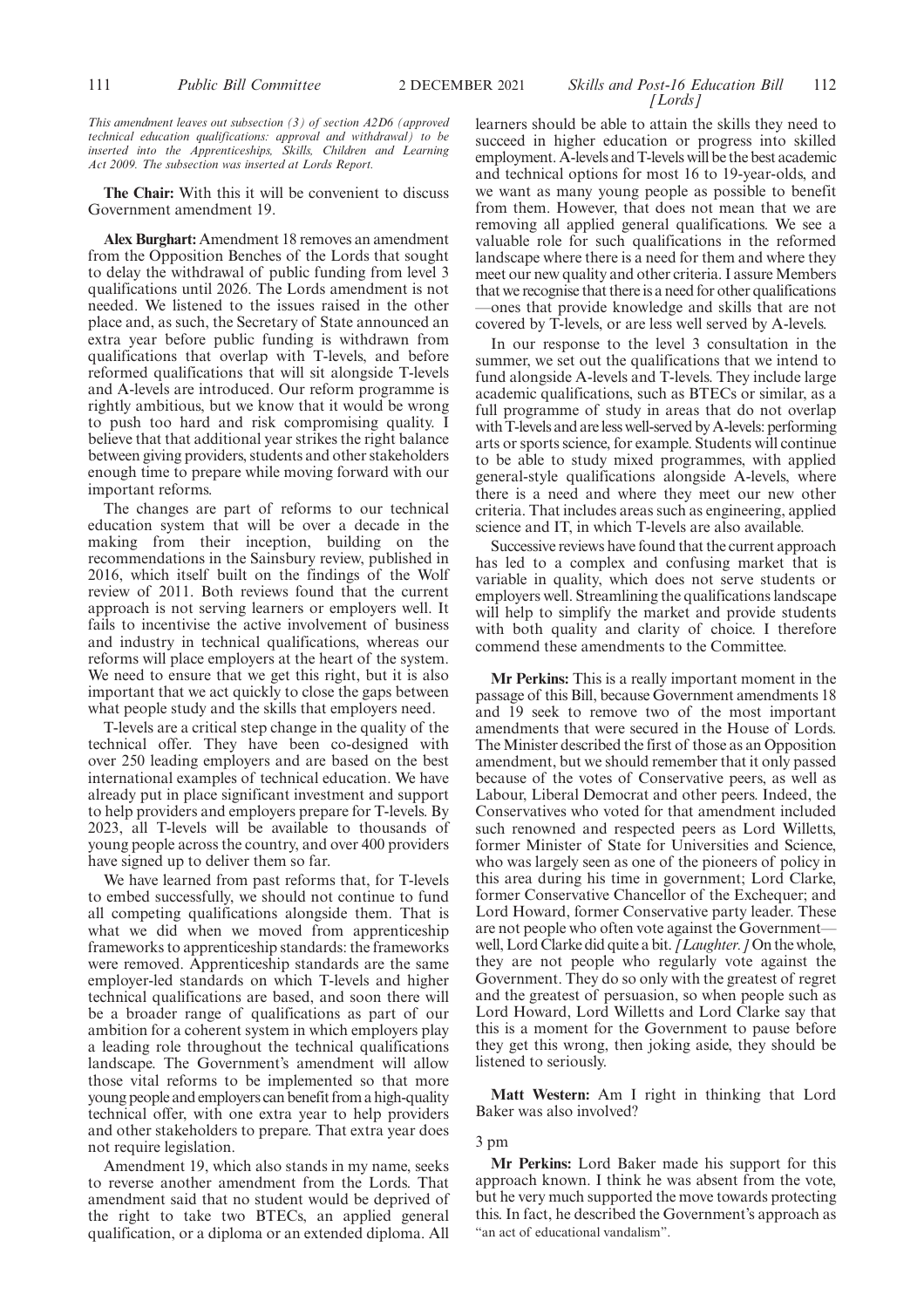## 113 **Public Bill Committee HOUSE OF COMMONS** *Skills and Post-16 Education Bill* 114 *[Lords]*

### *[Mr Perkins]*

The Government have made an important concession. It is not in the Bill, but the Secretary of State has agreed to an additional one-year moratorium on the defunding of level 3 qualifications. That is important, and I have two points to make on that. First, it means that level 3 qualifications will not be defunded in this Parliament. If anyone out there wishes to ensure that level 3 qualifications—they offer real student choice, are respected by the sector and understood by employers—are defended and maintained in the future, they will have the opportunity: they will be able tao vote Labour in a general election. The fact that level 3 qualifications will not be defunded in this Parliament is an important concession. The opportunity to save the Government from that folly will be there in a general election, and we will push that argument very strongly.

Secondly, the clause that the Government are attempting to get rid of stated that there would be a four-year moratorium. We have heard that they are not having the four-year one, but they will have a one-year moratorium. Why not replace the words "four years" with "one year" in their amendment? At least then it would exist in the Bill. It seems churlish for the Government to say, "We will give you an assurance that we will do that, but we are still not going to have it in the Bill, even though we are offering you this commitment." It is deeply disappointing that the Government have removed an amendment that enjoyed cross-party support in the other place. There are real concerns that the number of students currently doing alternative level 3 qualifications will not be well served going forward.

The hon. Member for Great Grimsby was frustrated that Opposition Members kept referring to BTECs rather than recognising the variety of different level 3 qualifications, but it is important to say that BTECs are the largest number of those level 3 qualifications. Last year 230,000 students did a level 3 BTEC. The Government have an aspiration that in four years' time there will be 100,000 students doing T-levels. It remains to be seen whether they will be successful in that. If they are, there will still be 130,000 students in four years' time who will not have access to that qualification if those BTECs disappear, and that is why it is so important that we ensure those ladders of opportunity are not removed.

As our next amendment will show, when I will go into more detail, we need a lot more scrutiny of the success of T-levels before BTECs are defunded. We are still in the pilot phase. I will talk more about T-levels when we debate the next amendment, but before Members vote on this one, they need to understand that we are still only in the second year of the very first intake for those qualifications. Only three of the qualifications were actually started 15 months or so ago. Some of them are in the first weeks of being studied, and already the Government are making decisions about what will happen to the alternatives before the pilot has even taken place. It is like getting rid of a ship because you are in the process of starting to invent an aeroplane. It is an unreasonable way to operate.

There are real concerns around the narrow pathways devised for T-levels. BTECs are often a route to university for those who have chosen not to go down the A-level track.

On Government amendment 18, we believe that the House of Lords was correct to introduce the four-year moratorium, and the Government should respect that. If they do not, and they want us to believe that we can trust them that there will be a one-year moratorium, instead of a four-year one, why not put that in the Bill?

Government amendment 19 restricts additional opportunities for studying level 3 qualifications for people who have already got one. When the Prime Minister announced the lifetime skills guarantee at Exeter College, he talked about the need for people to retrain. It was at the height of the covid pandemic, and he said that some people are in areas that might not have a future, and that we need to allow them to retrain. The whole principle of the lifetime skills guarantee was around people retraining—perhaps they are in travel, tourism or hospitality, and we will move them to health and social care or engineering. However, when it comes to the guarantee, they cannot do that, because people are only guaranteed to do one level 3—if someone gets their level 3 at 19 and then wants to retrain at 40, they will have to pay for it. That will definitely be a barrier for people.

The Lords, very sensibly, introduced an amendment saying that

"no student would be deprived of the right to take two"

level 3 qualifications. We sometimes hear from Government Members about these perennial students who, if allowed to do these funded qualifications, would do qualification after qualification—although I do not believe such people really exist in any serious number. Whether someone in their 50s might do a degree as a matter of interest is a different matter, but no one does a level 3 vocational qualification just for the banter—they do it because it is a route to a job.

Even if that was true, and we accepted that there must be a limit on it somewhere, the peers did introduce a limit. They simply said that for a lifetime skills guarantee to be worthy of the name "guarantee", we have to let people do a second qualification if they need to retrain at some point. The Government are getting rid of that. We have just heard from the Minister; I would be very interested to understand why he thinks that someone who did a level 3 qualification 10 or 15 years ago and now wants to do a different level 3 should not be able to do that. He is proposing Government amendment 19, which scraps the right for people to do a second qualification, without, as far as I can recall, referring to it in any sort of detail whatever. People will be pretty disappointed with that.

More than 9 million jobs are currently excluded from the lifetime skills guarantee, which we will go into in more detail later. When whole sectors such as tourism and hospitality have been left out, it is a misnomer and a misrepresentation to call it a guarantee. It is an aspiration and nothing more.

I strongly oppose Government amendment 18, which removes the very sensible moratorium to protect level 3 qualifications, until the Government have worked out what the hell they are doing. I also oppose Government amendment 19, which removes the assurance that a student who has done a BTEC or any kind of level 3 qualification will be able to access a second one if, in the future, they need to.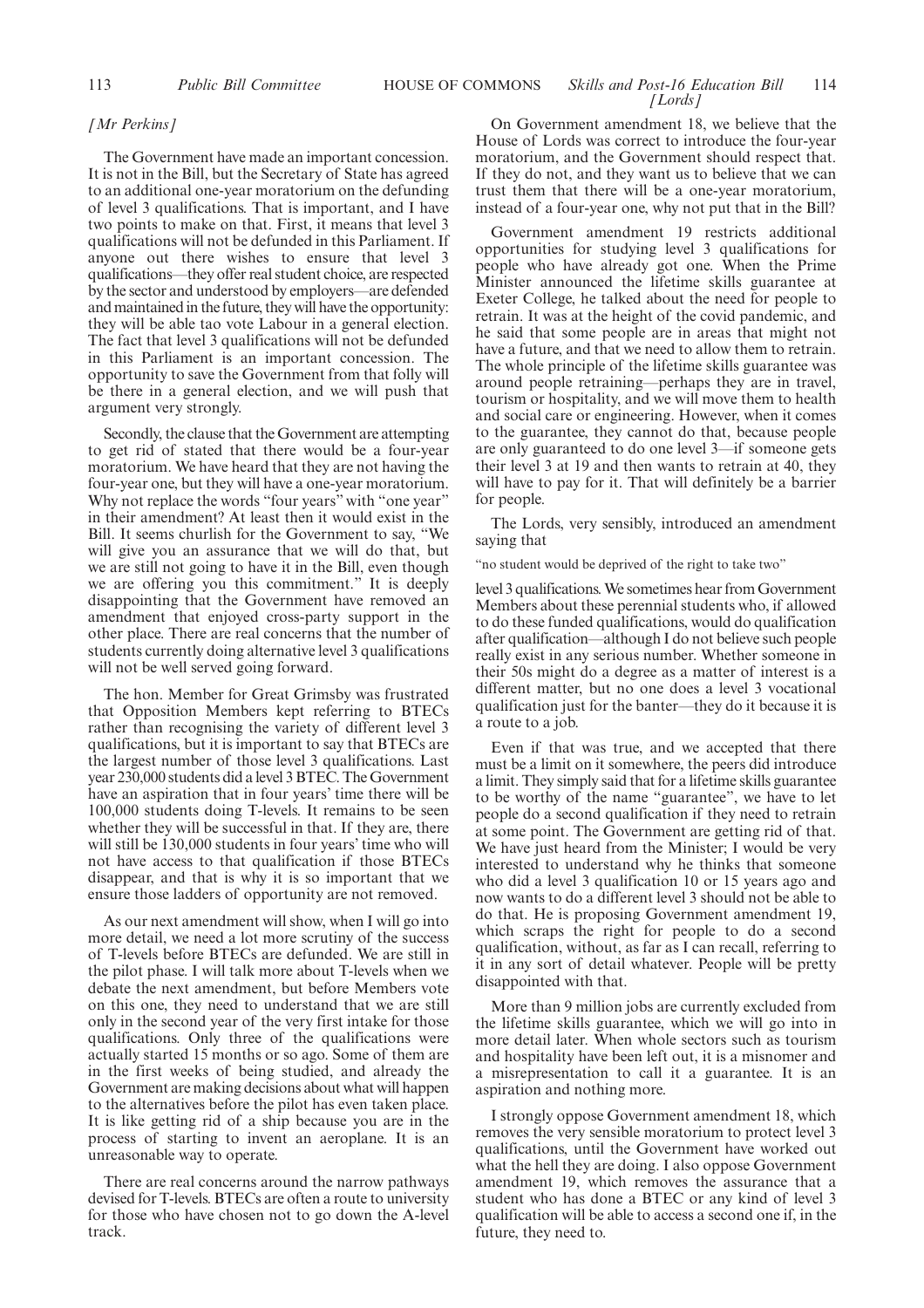**Rachel Hopkins** (Luton South) (Lab): I support the points made by my hon. Friend the Member for Chesterfield on the Front Bench. Yet again, I find myself agreeing with the Lords in their amendments, which, as a republican, is sometimes quite tricky. However, as my hon. Friend said, these eminently sensible amendments were put forward with cross-party agreement.

I find it fairly odd that Government Members want to restrict competition. For a party that seems to have market competition at the heart of many of its policies, I find it strange that they are trying to narrow it and not allow students to have choice.

**Mr Perkins:** I slightly challenge my hon. Friend's idea that this is a party that is in favour of market competition. We know it is in favour of a short list of one, devised by who knows the relevant Minister. They claim to be interested in market forces, even if their policies often do not follow that idea.

**Rachel Hopkins:** I thank my hon. Friend for that intervention. It is a pity that the cameras are not in this Committee room or he would have seen my wry smile in response to his comments. The reason behind wanting to ensure that applied general qualifications—BTECs—are still available for a longer period of time, in greater breadth, is all about student choice. Ultimately, this is a Bill about skills and post-16 education, which should have students at its heart. That is why I want to make the case to retain those Lords amendments and the case against the Government's proposed amendments to take them out of this Bill.

On retaining the moratorium for four years before any change to the breadth of BTECs, I want to query a point that the Minister made, which I hope he can clarify. He referred to the Wolf report and the Sainsbury report. The briefing I have received from the Sixth Form Colleges Association, which I have worked with as the governor of a sixth form college, rightly flags up that the Wolf report says that BTECs are

"valuable in the labour market, and a familiar and acknowledged route into higher education".

The Sainsbury report did not consider BTECs or A-levels as "reform of this option falls outside the Panel's remit".

So, the Department's case for scrapping BTECs rests on one report that rated them highly—

"valuable in the labour market"—

and another report that did not look at them at all. I would be grateful for some clarity on that point in the Minister's subsequent comments.

On the second part, around being able to study for a second level 3 qualification, the case was made very well by my hon. Friend the Member for Chesterfield. As only a recent entrant to this place, I have spent my whole career in the workplace with people who want to better their careers. Looking at the pace of change of within the workplace over the last 10 or 20 years, many staff I worked with may have had some sort of qualifications—BTECs or whatever—but they needed to up their digital skills to become managers and to start leading teams. This amendment would mean that they would not have been able to do that if they wanted to take their career further. I think that shows a complete lack of understanding of what the world of work can be like for many people.

## 115 **Public Bill Committee** 2 DECEMBER 2021 *Skills and Post-16 Education Bill* 116 *[Lords]*

If people do not have money or savings, they will not be able to do that, which goes against everything that I want to see for people and social mobility, so that poor working class people in my town can get on and they are not held back by the short-sighted, narrowing of opportunities that these amendments from the Lords sought to prevent. The Government are seeking to narrow opportunities in the Bill.

One point made by my hon. Friend was that some areas are not included in these proposals. In Luton South, we have the town centre, which has lots of retail, hospitality, pubs and hotels, particularly linked to Luton airport, but the area would not be included. That is so narrow and makes me think, "Well, what is this all about?" Is it all about a two-way street, where someone who is poor will go and do technical qualifications, and someone who is able and has connections can go and do A-levels? The gap will not be filled by many of the applied general qualifications, which reflect the workplace.

It is not just about the qualification at the end; it is also about how the assessment takes place throughout the course of the qualification and the different assessment methods. I want to see that recognition. The point was raised earlier that it is not just about some exams at the end of two years, regardless of whether people are following a technical or an A-level route.

I would be interested to hear from the Minister about some the requirements around the T-levels with regards to employer placements, and the spread and availability of them. We appreciate that we are in the pilot phase of some of those T-levels, but that is why it is so important to ensure sufficient review of how T-levels have rolled out and how the success of the students taking them has manifested itself.

Will there be sufficient placements for students? That is one question and, to link back to much of the debate we had on Tuesday about the formation of the skills plans, another is how will students travel to those placements? When education maintenance allowances were taken away from many students, they could not afford a bus fare. To be aspirational for many of our students, they might have to travel out of area—I speak as someone who represents a town, but other colleagues have talked about smaller towns, villages and other areas—but how will they travel and get about?

#### 3.15 pm

We need to have much more evidence of the success or otherwise of T-levels before we move in any way to withdraw successful vocational qualifications that already exist, BTECs or applied general qualifications. That is why I support the amendments and oppose the Government proposals to remove them.

**Andrew Gwynne:** My hon. Friend is touching on something that is important, but often overlooked about BTECs. Yes, they can be done as full-time qualifications, but many people do them on day release. People are already in employment, and they are released on a day to get a level 3, level 4 or level 5 qualification to make progress. Do we not absolutely have to keep that in the system?

**Rachel Hopkins:** Absolutely. My hon. Friend makes a fantastic point. That is so vital, in particular for people with more flexible arrangements in the workplace.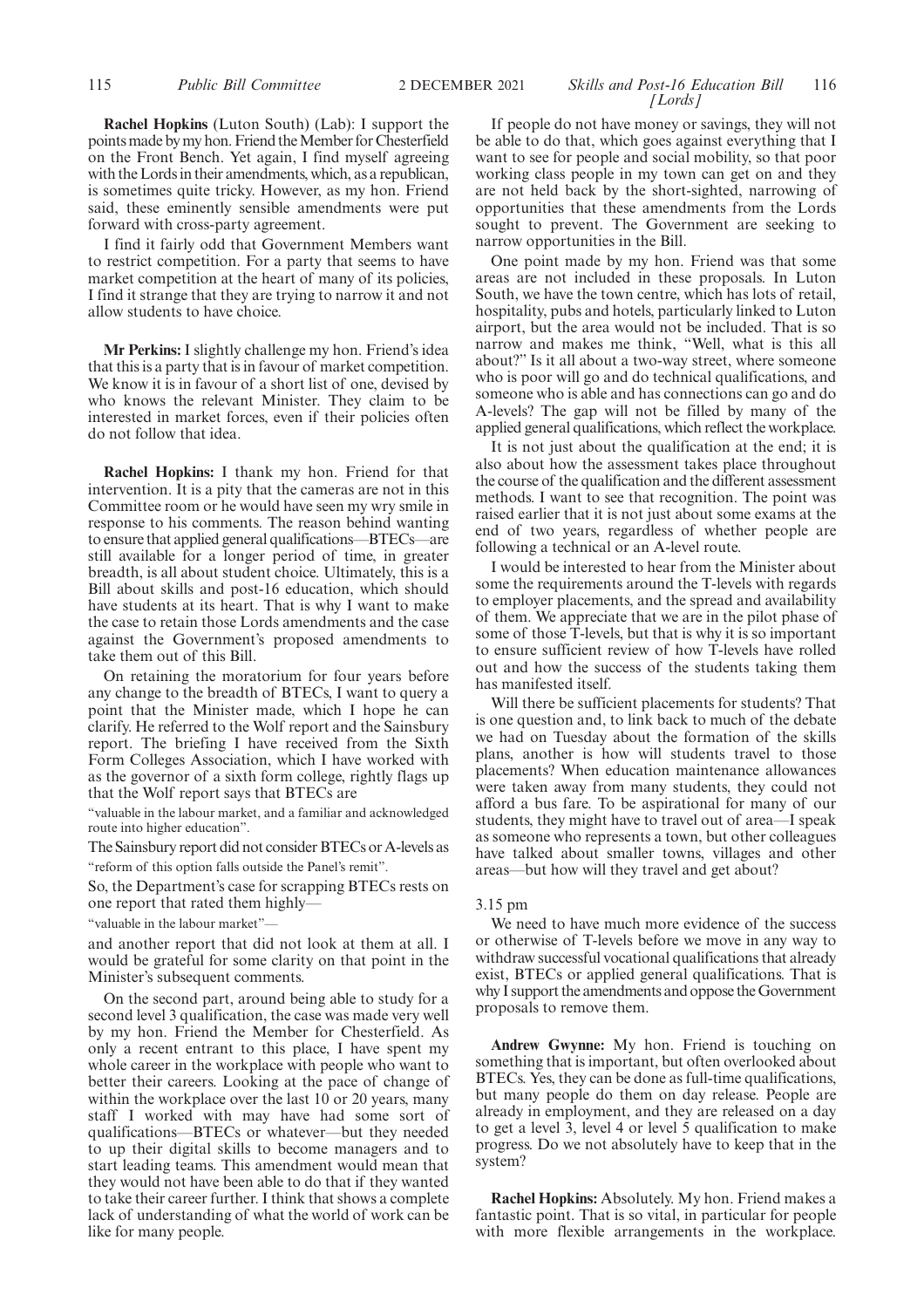## 117 **Public Bill Committee Skills and Post-16 Education Bill** 118 *[Lords]*

## *[Rachel Hopkins]*

The pandemic has shown that people can work more flexibly through need, as much as through preference. For many, that day release is important. Many further education colleges work with local employers in their areas to ensure that the qualifications and the day releases meet the need. We must ensure that that can continue. We must not—as the phrase goes—throw the baby out with the bathwater. I hope that the Minister will address my points in his closing remarks.

**Andrew Gwynne:** I rise to support the Opposition's quest to retain their lordships' amendments to the Bill. As my hon. Friend the Member for Chesterfield said, the amendments are common sense. As someone who grew up in the 1980s and 1990s, the very figures he mentioned, who now sit in the other place, were leading lights of the Governments of the late Baroness Thatcher and John Major. They have huge knowledge in these areas—whether I agree with them or not politically.

No one can deny that Lord Baker was an Education Secretary of some standing. He knows what he is talking about. No one can say that Lord Clarke is not a man of great knowledge and understanding in these areas. Other former Ministers of those Administrations and a former leader of the Conservative party know what they are talking about when it comes to these issues.

**Matt Western:** So many senior experienced educationalists from previous Administrations over the decades—notably on the Conservative side, but also the likes of Lord Blunkett—came together. They understand the sector, and the fact that they have concluded and agreed on why such qualifications need to be retained is most telling.

**Andrew Gwynne:** My hon. Friend is absolutely right. I was going to come on to the Labour support in the House of Lords for the amendments. It is absolutely right that, when it comes to replanning a whole part of the further education sector, we should get that cross-party unanimity as far as possible. We want these changes to succeed, to last and to live through the current Government and future Administrations, as BTECs have done.

**Mr Perkins:** To reinforce my hon. Friend's point, he talks about Lord Howard, the former leader of the Conservative party, who voted for the amendment. For once, actually, I am thinking what he is thinking.

**Andrew Gwynne:** I can see what my hon. Friend did there. For once, I agree not only with my hon. Friend—I always agree with him—but with the noble Lord Howard. Of course, he did not need to be asked the question 46 times to give the answer that we wanted.

I went through the BTEC route. For the Committee's benefit, I will not go into all that again, but I believe that it is still a viable route for so many people—young people in particular but also adults—who want to better themselves and pursue a new career. To take away some of these options in the way in which the Government seek is regressive. My hon. Friend the shadow Minister is right that if the Government will not accept a four-year moratorium—even though they should—they should place the one-year moratorium in the Bill so that that is clear. I support their lordships fully on this issue.

I get what Ministers are saying about the risk of compromising quality, but nobody has ever made the case to me that the BTECs at my local colleges—Stockport College, Tameside College and Ashton Sixth Form College —are compromising quality. They give young people and adults some of the best opportunities to better themselves and reskill themselves.

**Rachel Hopkins:** The point about the quality of these qualifications has already been made. So many young people get to really good universities on a BTEC qualification, and surely those universities would not accept qualifications that were not up to scratch.

**Andrew Gwynne:** My hon. Friend is absolutely right. I believe that just one university in the whole of the United Kingdom does not accept BTEC qualifications, and it is not Oxford or Cambridge—they do. If these qualifications are good enough for Oxbridge, they obviously set the standard that academia wants to see.

It is more than that. BTEC is about more than reaching the same standards in theory as A-levels or years 1 and 2 of an undergraduate degree. There is also the experience and opportunities that BTECs bring to the people studying them, which academic qualifications and possibly even T-levels—cannot.

I want the Minister think about the fact that some colleges are requiring GCSEs in English and maths to be considered for a T-level qualification That is fine, but what about those who do not have those qualifications but do have a whole string of other GCSEs at the equivalent of grade C and above, in old money? Do we really want to hold back our young people and keep them doing resits until they can get on to a T-level qualification, or do we want them to progress through T-levels and possibly study for English or maths resits at the same time? That really concerns me. I see colleges in Greater Manchester suggesting those entry requirements for T-levels, even though that is not necessarily the Government's intention. We must look at that.

With BTEC, students who did not have GCSEs had the opportunity of going through a BTEC first before progressing to BTEC national and BTEC higher national. It is really important that we do not take opportunities away from young people. We should be increasing opportunities.

**Andy Carter** (Warrington South) (Con): I just want to be clear that, on Second Reading, the Secretary of State indicated that the requirements for maths and English were being removed. I just want to make sure that the hon. Gentleman has not misunderstood that or is trying to suggest otherwise.

**Andrew Gwynne:** No, and I said clearly that that is not the intention of Ministers, but it is already happening de facto on the ground. Although colleges do not need to consider whether someone has English or maths qualifications, some are saying that they want people to have them. We have to ensure that that does not happen. At this early stage, the Minister can use his influence to ensure that colleges stick not only to the spirit of what was said on Second Reading but to the letter of what we want, which is no young person missing out on the opportunity to follow the BTEC further education route, as is currently the case.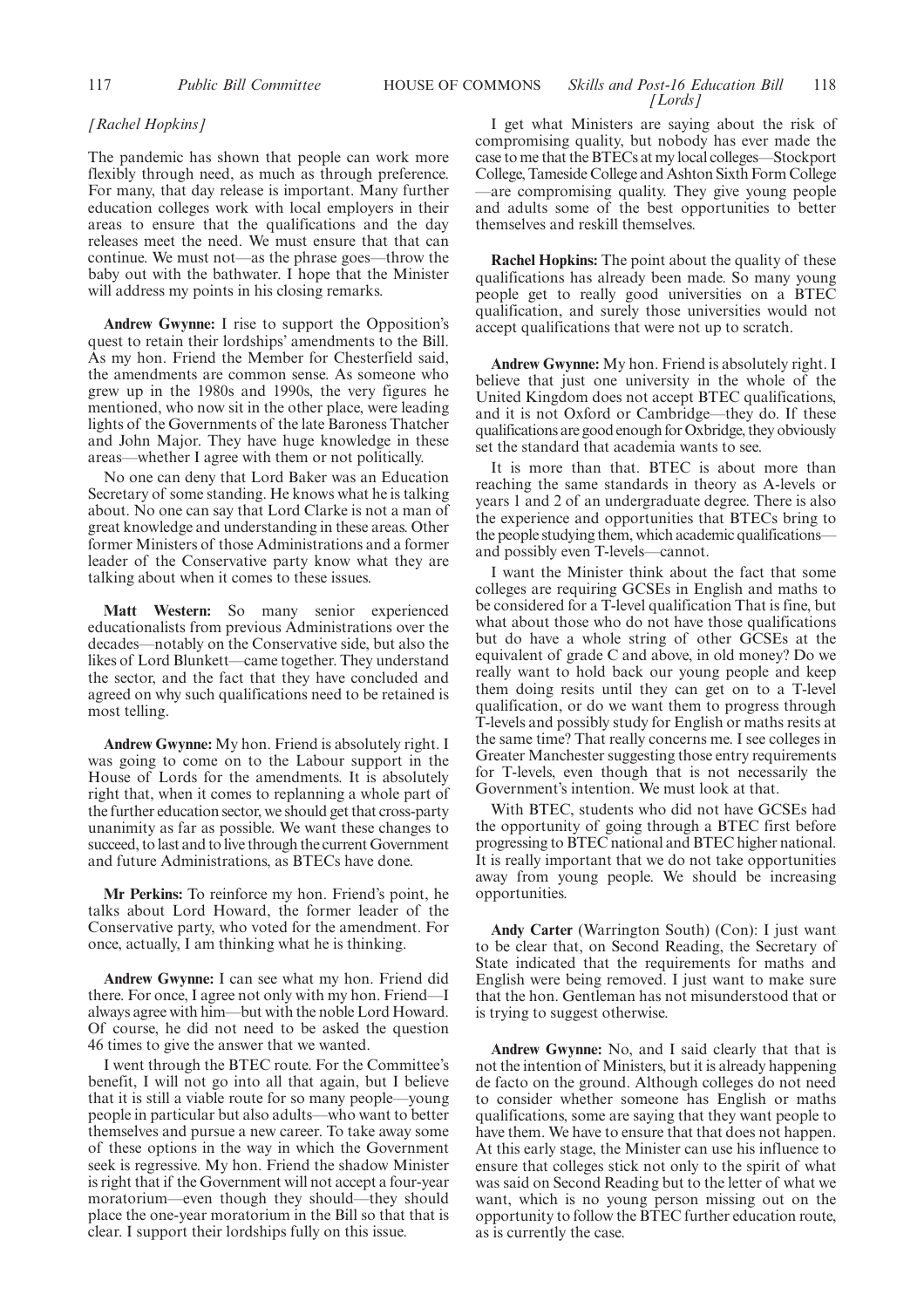Lastly, I will talk about depriving people of the right to take two BTECs, AGQs, diplomas or extended diplomas. In the good old days, when someone left school and went to work in what was likely to be their job for the entirety of their working life before they retired, these things did not matter. Today, the workplace and employment market are incredibly fluid. We cannot guarantee a job for life in 2021, and we certainly cannot guarantee that there will be a job for life in a decade's time, or even two decades' time. People going through college now cannot be guaranteed that they will remain in one job for the whole of their career. The reality is that they will have lots of jobs. The world of work will change, the challenges for people in the workplace in the future will change, and the way we work will change, so the way we learn about advances in technology and new job opportunities has to change as well. It may well be that somebody is currently employed in an area that will not exist in 10 years' time. Are we seriously going to deny them an opportunity to reskill in a whole new area of work that is currently unforeseen but might develop? Are we really going to be so rigid as to say that somebody cannot go back to college to do a qualification at the same level as the one they got 20 years ago but is no longer relevant to modern-day work?

I support the Lords amendment. It is absolutely sensible for the future, because we do not know what the future holds. Are we really going to hold back a proportion of the workforce who might have to retrain or start literally from scratch and do another level 3 qualification in a whole different area because the level 3 qualification they did 20 or 30 years ago is no longer relevant to the modern world of work? That is absolutely crazy.

Lia Nici: It is a pleasure to serve under your chairmanship, Mr Efford. I have been bobbing up and down a lot. I feel that I need to bring a little bit of balance to proceedings. I am concerned that people listening to the debate will be full of fear and dread about what may be happening. My concern is that the mantra has been that BTECs are going, it will be terrible, it will hold everybody back and working-class young and older people will not be able to do anything. That really is not a proper representation of what is happening.

We have had A-levels in our education system for many decades. They are not a brand. They are a qualification. T-levels will mean that vocational qualifications will be better understood. Not only will they be high quality, but they will have been shaped in part by our LSIPs and employers.

#### 3.30 pm

**Tom Hunt** (Ipswich) (Con): Is it the case, like it is for me, that when my hon. Friend talks to employers in her constituency they often say, "We've got the jobs, but haven't got the skills locally"? The Bill will play a big part in changing that.

**Lia Nici:** My hon. Friend is right. A huge number of jobs are available. What we need to do now, and the Bill will enable us to do it, is pivot on an axis to ensure that employers are fully involved. We have some very good education providers in post-compulsory technical that work with employers, but a lot more work needs doing. When I go to see employers in my constituency, they all

say that they have jobs available but cannot get people with the right skills. We have to do something about that, not only for our employers and our economy but for our constituents.

My constituency of Great Grimsby is the most wonderful place to live, but our skill levels are not where they need to be, for people in and out of work. If we are to level up for everybody across the country, particularly in my home town of Great Grimsby, T-levels will be a fantastic way for us to move forward. Apprenticeships are also extremely valuable, as people can earn while they learn. I am extremely concerned that we seemingly have a moral panic to try to get headlines to worry young people. I say to young people, and older people who are looking to train to level 3 qualifications, that it is not the disaster that it is being portrayed as for the sake of headlines.

There is a reason we do not want a long moratorium on such things as BTECs, which the Opposition are mentioning over and over again. I have worked in further education for 22 years. I have taught secondary school students and lectured at higher education level, and I happen to have a diploma at level 3, level 4 and level 5—a higher national diploma—one of which happens to be a BTEC. We want to ensure that education providers know exactly what is happening with a deadline. They are now ready to pivot on that. I have been talking to my biggest provider, Grimsby Institute of Further and Higher Education, and its experience of T-levels so far is utterly outstanding.

**Tahir Ali:** The hon. Member mentioned jobs in her constituency. I am aware that fishing is a significant sector in Great Grimsby. Will there be a T-level in fishing or swimming?

**Lia Nici:**I thank the hon. Member for his intervention. Great Grimsby has a history of fishing. Actually, it was the Icelandic cod wars and joining the EU that ended our fishing industry. We still have a very important fish processing industry that employs around 5,000 to 6,000 people in the town directly. I am working with the fishmongers' association, Seafish, and my local colleges and industry to look at new apprenticeships and T-levels, so he is right: I am working on that. It is extremely important, because we have lots of people in our communities who are working at extremely high levels and have no qualifications. We need to consider not only people who are new into the workplace but those who are working and are specialists in their field. I see them every week when I am out and about. They talk passionately and are very knowledgeable—to level 5, 6, 7 and beyond—and they worked their way through. We need to ensure that qualifications can do that as well.

**Andy Carter:**My hon. Friend mentioned the importance of engaging with colleges and employers. Does she agree that it is also critical that we engage with young people and hear their experiences of T-levels? Priestley College in my constituency was one of the first in the UK to undertake T-levels, and one of the best visits I have had in my almost two years of being the Member for Warrington South involved sitting with T-level students and hearing their experiences of going out into the workplace and learning in a very different way from what they expected. We have been able to gather a tremendous amount of insight, and we can build on that.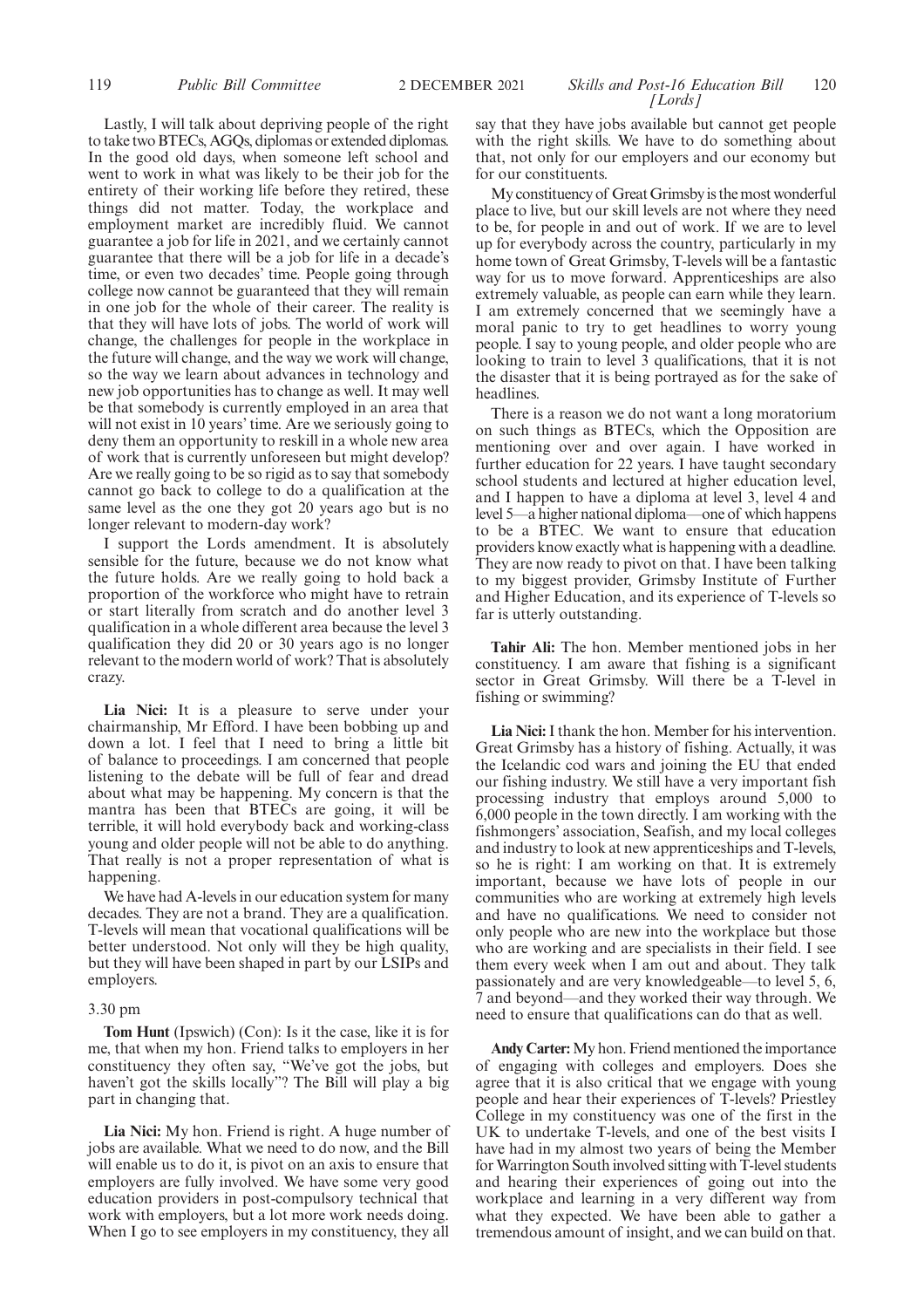## 121 *Public Bill Committee* **HOUSE OF COMMONS** *Skills and Post-16 Education Bill* 122 *[Lords]*

## *[Andy Carter]*

My hon. Friend made the point earlier that Opposition Members' suggestion that vocational qualifications are moving in a direction that is perhaps not advantageous for young people is simply unfounded.

**Lia Nici:** I thank my hon. Friend for making that extremely important point. I speak to T-level students who are absolutely and utterly convinced that this is the way to go forward. I spoke earlier about my career in education and did a quick tot up of how many young people I have put through diplomas at level 3. I think about 45,000 students have been through my classrooms, studios and workshops, and they now work all over the world in a whole range of different roles within their specialism. It is really important to say that we do not want to put people in an absolute state of panic, because there are really good qualifications and jobs out there.

I will make a couple of points before I finish. The hon. Member for Denton and Reddish said that the Conservative party does not like competition, but I think there is a misunderstanding here. T-levels are not a brand; they are qualifications. All those different organisations, such as Cambridge, Pearson and the City and Guilds, will all be able to feed in and offer T-levels.

I want to pick up the point about the Wolf report, which said that BTECs are high quality. The Wolf report came out in 2011, so I would be cautious about looking at something that was published 10 years ago.

**Andrew Gwynne:** I am grateful to the hon. Lady for giving way. I want to quiz her on the assertion that BTECs are a brand. I studied for a BTEC national certificate in business and finance, and I qualified in 1992. Is that a qualification or a brand?

**Lia Nici:** Actually, the hon. Gentleman has a diploma, which happens to be accredited by the examining board of BTEC. That is what I am trying to explain. Although this has been a very interesting debate, I felt that I had to stand up and say something because there was some misrepresentation and some panic being put into this, which I really do not think is a positive thing for young people and their parents and carers, or for more mature students who are looking to do level 3.

**The Chair:** Order. Could we come back to the amendment? We have dealt with whether T-levels and BTECs are brands—we have been around that circuit already. I do not think we need to repeat that part of the debate.

**Lia Nici:** Thank you, Mr Efford. People will still be able to study on day release and part time. I know that everybody is passionate about this issue, but we need to be balanced. We all want our young people and older people to be able to study for qualifications that are high quality and that will help them to go on to further education or to get good-quality jobs, and I believe that the Bill will do that.

**Mr Perkins:** It is a great pleasure to follow the hon. Lady, whose contribution I did not entirely agree with. However, it has been so rare in our debates to have contributions from Conservative Back Benchers, so I do not want to discourage them when they take place.

There are a few things that I want to say. First, the hon. Member for Great Grimsby says that she is interested in providing qualifications that employers will value, but 86% of those who were consulted on the Government's review agree with the amendment that the Lords put in and disagree with the Government's intention to take it out. If her purpose is to do what employers want, she should be voting for the Lords amendment rather than against it. She says it was her belief that the BTEC was simply a brand, but it is clearly a qualification. To "other" BTECs as if they are somehow lesser than A-levels and T-levels is a considerable mistake. The amendments are very much undermined.

**Matt Western:** I want to draw attention to the points that have been raised by the Social Market Foundation and Universities UK on how important qualifications such as BTECs have been. There is a fear that T-levels will not allow for the same degree of social mobility as has been possible in the past, particularly for those from disadvantaged backgrounds, students with SEND and BME pupils.

**Mr Perkins:** I agree with my hon. Friend. The hon. Member for Great Grimsby said she speaks to employers in her constituency who say that they are not able to attract employees with the skills they need. We have all heard that refrain. That is precisely why introducing a reform that could see 130,000 students without the qualification they are currently getting is a hugely retrograde step.

The hon. Member for Great Grimsby says that she is concerned that people watching this debate will be misinformed. I have to say to her that the only people watching the debate know the sector very well indeed—there is not widespread competition for the number of viewers that "Coronation Street"gets. Those watching this debate already understand the sector. They are precisely the people who have responded to that consultation in great numbers—86% of whom have said that we should support this Lords amendment rather than get rid of it. I think that her worries about people in the sector being misinformed are very much out of line. Actually, it is the sector that is coming to us and saying, "Slow down. T-levels may well have real value, but we don't yet know. Before you chuck the baby out with the bathwater, take it steady. Let's support the Lords amendment and vote against the Government one."

**Alex Burghart:** This is another interesting debate. It is another opportunity for the Opposition to fawn over former Conservative Secretaries of State and to think back to the wonderful childhoods they had under Baroness Thatcher—*[Interruption.]* There are some great opportunities for 16-year-olds in Greater Manchester, it would appear.

I appreciate that there are cross-party points to be made. I do not need to remind the Committee that a lot of this work originates from the pen and mouth of Lord Sainsbury, who in 2016 put together the review that would ultimately lead to the design of T-levels, which he has been intimately involved in. I imagine that most members of the Committee have received communication from his lordship in the run-up to this debate, in which he has made it very clear that the reason we needed T-levels was because there was a need at level 3 for large qualifications, designed by employers,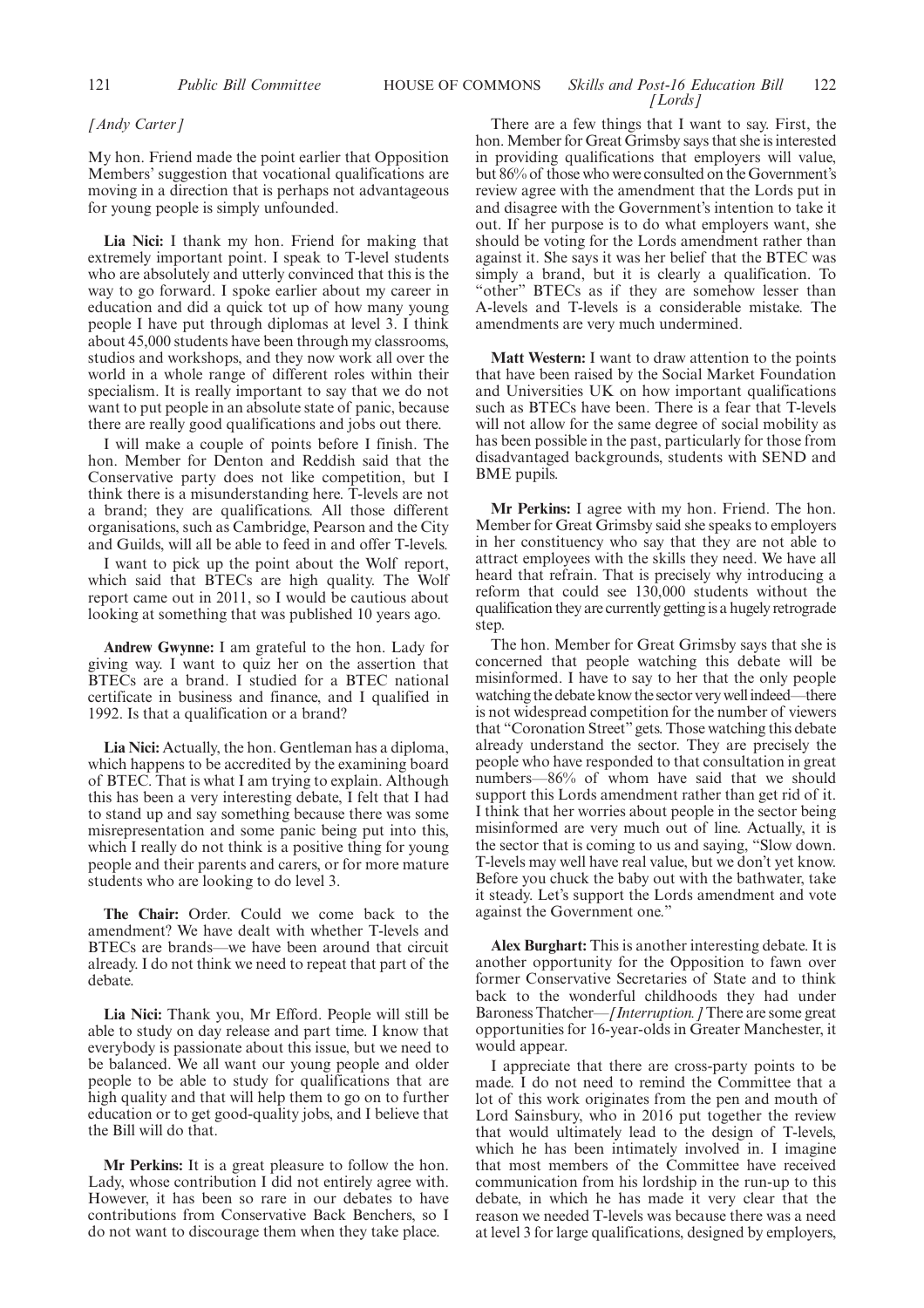that met the needs of employers and offer serious work placements, and that this would enhance the level 3 offer immeasurably.

Lord Sainsbury is a very strong Labour advocate for this policy. On his advice, we have designed a new suite of qualifications at level 3, designed with 250 employers, with nine weeks of work experience put in. It was wonderful to hear a speech from my hon. Friend the Member for Great Grimsby, because I have had the same experience. I have had the pleasure of doing this job for 11 weeks or so now, and I have travelled across the country meeting T-level providers. The level of enthusiasm among staff, pupils and employers who are providing the work placements is enormous. It is an electric moment in education.

I fully respect the serious point that the hon. Member for Luton South made about capacity for work placements, an issue that the Department is taking very seriously. My officials have absolutely busted a gut during the pandemic to make sure that young people on T-levels at this uniquely challenging time do not miss out on their work placement. I am pleased to say that the vast majority of young people who started their course in September 2020 have found a work placement, though a few have not, and we are working very hard to make sure that they do. It is a promising sign that even during a pandemic, we managed to do that, but we know that we will have to work hard on this issue, and we do not take the challenge lightly.

## 3.45 pm

**Rachel Hopkins:**I hope that the Minister will appreciate my concern. There are 10,000 students in the T-level pilots. He says that the Government are almost there on work placements, but nearly 250,000 people are studying for level 3 BTECs, so there would need to be a significant transition. I hope that he accepts those concerns about placements.

**Alex Burghart:** The hon. Lady makes a serious point of which we are mindful, but obviously there are lots of areas where there are no T-levels at the moment, and there are great opportunities for work experience; we are already engaging with employers and colleges.

Access has come up repeatedly. There is absolutely no good reason why a young person at 16 to 19 who is ready to study at level 3 should not do a T-level. The idea that large numbers of young people aged 16 to 19 will be shut out of studying at level 3 because of T-levels is simply wrong. There was a potentially serious obstacle in the English and maths exit requirement, which is why we removed that. I say in all seriousness to the hon. Member for Denton and Reddish that if there are colleges out there still using an English and maths entry requirement, I would like to know which ones they are—I will happily speak to their principals. I do not expect him to put that on record in *Hansard*, but I would be grateful if he supplied me with that information.

**Andrew Gwynne:** I am grateful to the Minister for that, because as I said, we really need to bottom this out. We absolutely need to make sure that we apply not just the spirit of what the Minister said on Second Reading, but the letter of it. I will certainly supply him with that information.

## 123 *Public Bill Committee Skills and Post-16 Education Bill* 2 DECEMBER 2021 124 *[Lords]*

**Alex Burghart:** I am grateful to the hon. Gentleman for that undertaking, because this is about creating more and better opportunities. On the point about destinations, a number of MPs here have said that BTECs have led to higher education. That is excellent. There is no reason at all why T-levels should not do the same thing. Many universities have already come forward to say that they will recognise them, and we are very confident that the number will increase.

The hon. Member for Chesterfield raised a point about capacity. I am afraid that he may have got his figures slightly confused. In steady state, there is absolutely no cap on the number of people who can do T-levels. I think one estimate was that each cohort could be 100,000 people. There is plenty of space for anyone who is at the right level to do a T-level.

The Government are moving at pace, but over quite a long period. This process started in 2011, and was boosted by the work of Lord Sainsbury in 2016. We introduced our first T-levels in September 2020, and we will not begin defunding until 2024. We are taking proportionate steps to introduce a new generation of level 3 qualifications that will present great new opportunities to students, providers, employers and the economy.

*Question put,* That the amendment be made.

*The Committee divided:* Ayes 9, Noes 6. **Division No. 10]**

## **AYES**

| Burghart, Alex          | Johnston, David    |
|-------------------------|--------------------|
| Carter, Andy            | Nici. Lia          |
| Clarke-Smith, Brendan   | Richardson, Angela |
| Hunt, Jane<br>Hunt, Tom | Tomlinson, Michael |
|                         |                    |

#### **NOES**

Ali, Tahir Gwynne, Andrew Hopkins, Rachel Johnson, Kim Perkins, Mr Toby

Western, Matt

*Question accordingly agreed to.*

*Amendment 18 agreed to.*

*Amendment proposed*: 19, in clause 7, page 10, leave out lines 41 and 42.—*(Alex Burghart.)*

*This amendment leaves out subsection (4) of section A2D6 (approved technical education qualifications: approval and withdrawal) to be inserted into the Apprenticeships, Skills, Children and Learning Act 2009. The subsection was inserted at Lords Report.*

**AYES**

*Question put,* That the amendment be made.

*The Committee divided:* Ayes 9, Noes 6.

## **Division No. 11]**

Burghart, Alex Carter, Andy Clarke-Smith, Brendan Hunt, Jane Hunt, Tom

Ali, Tahir Gwynne, Andrew Hopkins, Rachel

Johnston, David Nici, Lia Richardson, Angela Tomlinson, Michael

#### **NOES**

Johnson, Kim Perkins, Mr Toby Western, Matt

*Question accordingly agreed to.*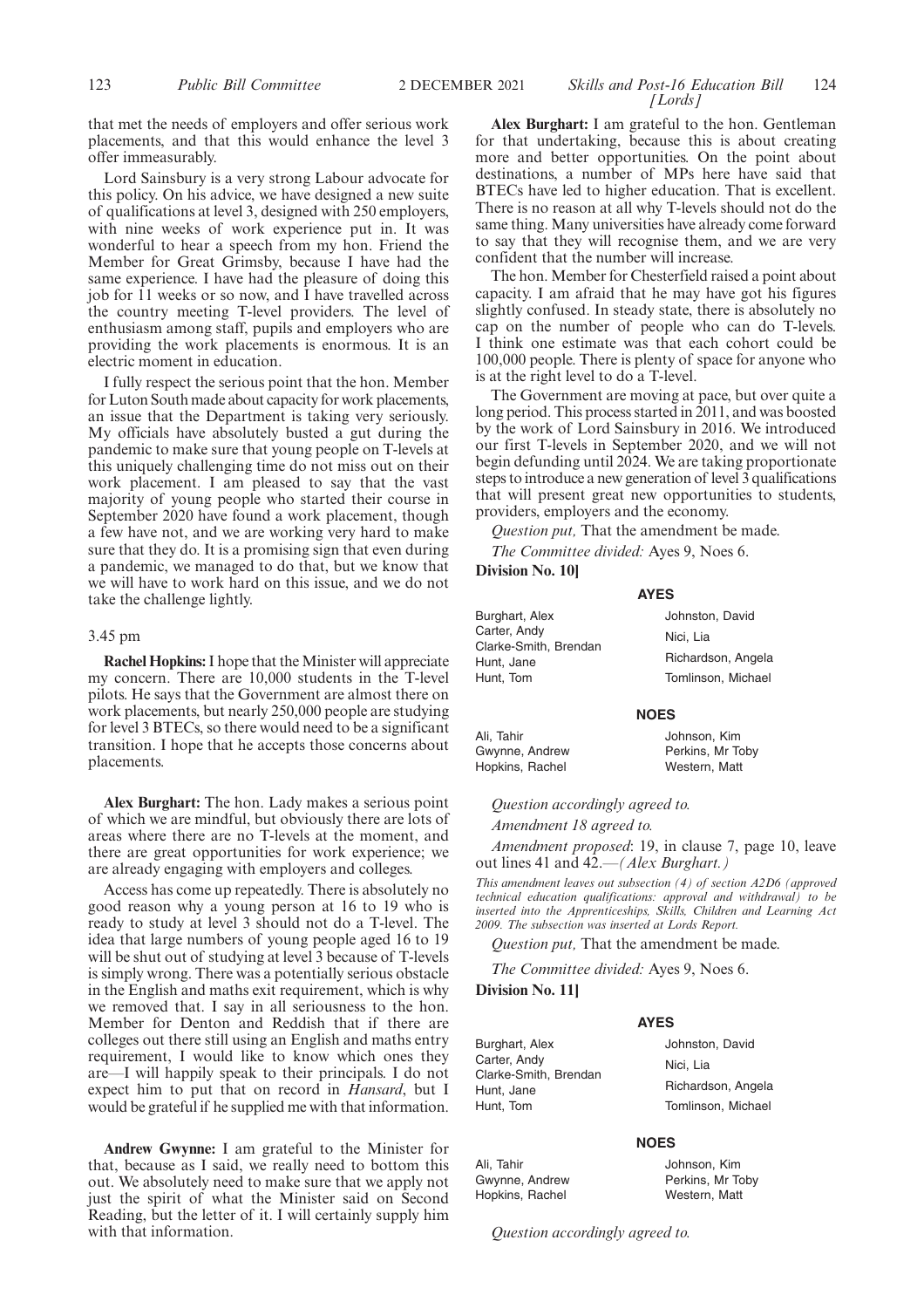## 125 *Public Bill Committee* **HOUSE OF COMMONS** *Skills and Post-16 Education Bill* 126 *[Lords]*

#### *Amendment 19 agreed to.*

*Amendment proposed*: 48, in clause 7, page 11, line 19, at end insert—

"(10) The Secretary of State must publish criteria to define what is meant by "high quality qualifications", which can be used as a framework for future deliberations about any defunding of qualifications.

(11) Any future defunding of qualifications must be reviewed by an appointed independent panel of experts, against the criteria set out in subsection (10).

(12) The Secretary of State must publish the proposed list of Level 3 vocational and technical qualifications which are proposed to be defunded, based on the criteria as set out in subsection (10), within 3 months of this Act receiving royal assent."—*(Mr Perkins.) This amendment would require the Secretary of State to publish the criteria for what they consider to be high quality qualifications worth funding and to set up an independent panel to determine this.*

*Question put,* That the amendment be made.

*The Committee divided:* Ayes 6, Noes 9.

## **Division No. 12]**

## **AYES** Johnson, Kim

| Ali, Tahir      |  |
|-----------------|--|
| Gwynne, Andrew  |  |
| Hopkins, Rachel |  |

#### **NOES**

Perkins, Mr Toby Western, Matt

| Burghart, Alex                                      | Johnston, David    |
|-----------------------------------------------------|--------------------|
| Carter, Andy<br>Clarke-Smith, Brendan<br>Hunt, Jane | Nici. Lia          |
|                                                     | Richardson, Angela |
| Hunt, Tom                                           | Tomlinson, Michael |

## *Question accordingly negatived.*

*Question proposed,* That the clause, as amended, stand part of the Bill.

**The Chair:** With this it will be convenient to discuss new clause 6—*T-levels: Duty to review*—

"(1) Two years after the date on which the first T-levels are completed, the Secretary of State must perform a review of the education and employment outcomes of students enrolled on T-level courses.

(2) No qualifications may be defunded until the Secretary of State's duty under subsection (1) has been undertaken."

**Alex Burghart:** I rise to speak in support of clause 7. Much of the debate so far has centred on the level 3 qualifications that will be funded for young people in the reformed landscape. This is an important matter, and one that we have consulted on extensively as part of the post-16 qualifications review. We are making changes based on feedback. We are allowing that extra year before implementing our reform timetable, and we are removing the English and maths exit requirement from T-levels, bringing them more in line with other level 3 study programmes, such as A-levels.

However, I would like to bring us back to the specific purpose of this legislation, which is focused on the approval and regulation of technical qualifications. For the majority of technical and vocational qualifications, little scrutiny is applied to the content before they enter the publicly funded market under existing arrangements. That is in contrast to the more rigorous arrangements in place for general qualifications such as A-levels, and we do not think that it is right. We want students and employers to be confident that every technical qualification is high quality and holds genuine labour market currency.

Clause 7 introduces powers to enable the Institute for Apprenticeships and Technical Education to approve a broader range of technical qualifications than it is currently able to, with a particular focus on alignment with employer standards. Standards are developed by groups of employers and are managed and published by the institute. They set out the knowledge, skills and behaviours that are essential for a person to be competent in an occupation. Apprenticeships, T-levels and higher technical qualifications are based on those standards. T-levels have been co-designed with more than 250 leading employers and raise the quality bar of the technical offer at level 3. We want to ensure that all technical qualifications are high quality and meet the skills needs of business and industry. Extending the institute's role will make it certain that the majority of technical qualifications available in England are based on standards and deliver the skills outcomes that employers have told us they need.

This clause places a duty on the institute to regularly review the qualifications that it approves, upholding quality over time and ensuring continued labour market currency. It will give the institute the power to manage the number of qualifications in targeted areas—by issuing a moratorium on the approval of new qualifications—if the institute judges that there is a risk of inappropriate proliferation. Furthermore, it will enable the institute to charge fees for the approval of qualifications, subject to regulations published by the Secretary of State.

As the Sainsbury review found, the current approach is not working, with over 12,000 qualifications at level 3 or below. It has led to a complex and bloated landscape of qualifications, which is confusing for learners and does not serve them or employers well. Our reforms to technical qualifications will set a new quality bar, where the content of qualifications lines up with the skills needs of the workplace.

New clause 6 would place a duty on the Secretary of State to undertake a review of the education and employment outcomes of T-level students two years after the first cohort has completed the programme. It would also prevent the removal of funding from qualifications until the review has been carried out. T-levels are a much-needed step change in the quality of the technical offer for 16 to 19-year-olds, based on the same employer-led standards as apprenticeships. Their design draws on the best international examples of technical education.

A number of mechanisms are already in place to keep T-levels under review, including the institute's arrangements for reviewing T-level technical qualifications in live delivery. We are working closely with students, providers, employers and universities to ensure that stakeholders are clear on the range of progression opportunities that T-levels present. From 2024, we will publish statistics on the attainment of the T-level technical qualification and the employment outcomes of T-level graduates. That is set out in the technical guidance of the 16 to 18 accountability measures.

In addition, the Bill already provides for the review of approved technical qualifications. New section A2D8 under clause 7 places a duty on the institute to regularly review the qualifications it has approved. That includes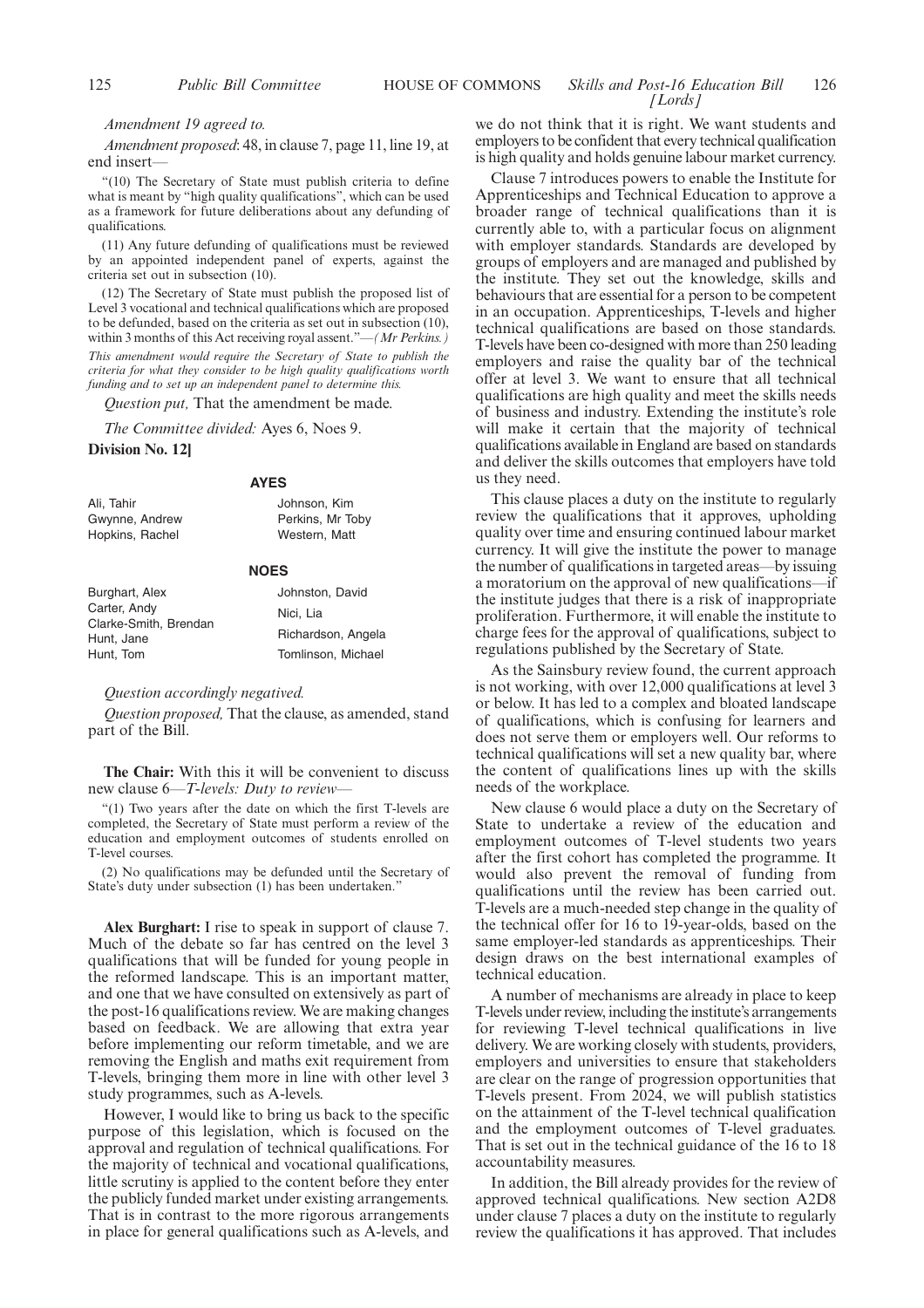## 127 **Public Bill Committee** 2 DECEMBER 2021 *Skills and Post-16 Education Bill* 128 *[Lords]*

T-levels, higher technical qualifications and the other qualifications it will approve as part of our reforms. I therefore do not support the inclusion of new clause 6 in the Bill.

**Mr Perkins:** Labour welcomes T-levels in principle but has concerns about their implementation. The current cohort of pupils in the first year is pretty small, and there is insufficient evidence to assess the success, or otherwise, of the qualifications at this stage. We have real concerns about the work experience element of T-levels. My hon. Friend the Member for Luton South spoke about whether there are enough employers able to offer work experience, whether that work experience will be relevant and meaningful, and how it will be assessed. What safeguards will be in place to ensure that the work placements are relevant? Will there be a way of pupils failing their work experience other than by not attending?

We are also concerned that the amount of work experience required will restrict the number of institutions that are able to offer a broad suite of these qualifications. We think the failure to achieve the amount of work experience placements might mean that not enough of the qualifications are available at different institutions. A lot of students are finding that if they want to do the T-level that would take them towards the career they want, they might have to travel a very long way, because there will not be the same availability nearby.

The Government are attempting to trash the reputation of alternative and established level 3 qualifications in the minds of employers, students and their parents, while the T-levels are still standing on shifting sands. They were announced initially as a vocational route to take 18 to 19-year-olds towards the world of work. When a study in September 2020 showed that Russell Group universities were not willing to take T-levels as entry qualifications on to science and engineering degrees, the Government were entirely sanguine, describing them as ladders to work, not to university. Yet the Secretary of State's current favourite anecdote is of a student he met at Barnsley College called Greg, we are told, who now believes that he has the pick of universities because he is studying T-levels, so the outcome destination for T-level students in the Government's mind seems to have shifted overnight from the workplace to university, without any evidence as to why that is.

Just like the Minister, I recently visited a college to meet students and lecturers on T-level qualifications—I went to Derby College last week. I also met students who were doing other level 3 qualifications. I asked the 14 students doing the science qualification at Derby, "How many of you are pleased that you did this qualification?" Fourteen hands went up. They were very pleased with the qualification. They had been doing it for only a couple of months, but they were really encouraged. I went on later to meet students doing a BTEC level 3 qualification in digital technology, working towards gaming. I asked them the same question, and once again every hand went up.

## 4 pm

My impression is that the Government simply go and speak to T-level students and see the real enthusiasm, and think that that is all the evidence they need; but actually there are students who are doing different courses,

have made different decisions and are very happy with their course. So we should not say that just because there are some students who really like T-levels, that is all the evidence we need as to whether they are a success.

When I was speaking to the managers in the T-level operation at Derby, we talked about childcare and education. They said that there are roughly five times more students at Derby doing the Cache level 3 qualification, which has many similarities with the T-level, than the T-level. I asked them why they thought more students did the Cache than the T-level, and they gave a number of reasons. The first reason was that the industry recognises the Cache qualifications, they are very well established and many people within the industry have already done it, so that is what they look towards—there is a real history there. Secondly, the T-levels are much more exam based, and many students like an approach that is not all about the last exam, but is more intermittent. Thirdly, T-levels are a very full-time qualification; as a result, there are many people who do the qualification and find they do not have the time to do additional work.

Particularly in working-class communities, a lot of 17 and 18-year-olds are told, "Look, you can go to college, but we need you putting some rent in. We need you doing some work." A T-level really restricts those opportunities. The Government have maybe not realised how important that is for a lot of students. These are often people for whom that bit of work that they get alongside their college studies makes the difference between the household being sustainable or not. Since the abolition of the education maintenance allowance that is all the more important. These are really crucial matters that the Government need to consider, and they need to be considered before we get rid of alternative routes.

I was talking about the extent to which the T-levels stand on shifting sands. We are now told, certainly in the last year, that work experience can be virtual: someone might not have to go to an employer; they can do their work experience online. That, again, is totally different from what was initially said. I suspect that if we look at these qualifications in 2023 and 2024, we will find that the amount of work experience has been diminished. I am confident that, across the breadth of qualifications that there are, there will be a real struggle to get the amount of work experience that is needed. The HR and heritage T-levels have already been scrapped before they even started. We have just heard from the Minister that there are 400 providers doing T-levels, but most of those will only do small numbers of them—there will not be the breadth that there currently is among colleges.

We heard about the importance of day release on BTEC qualifications. T-levels are a full-time qualification that people do for two years—the model where people do a BTEC over five or six years will not be available. There are all kinds of reasons why T-levels might not be suitable for many students. In the first cohort of T-level students, maths and English GCSE, or equivalent, at grade C was required prior to entry. We heard the Secretary of State announce on Second Reading that he is going to get rid of that as an entry-level requirement. However, the pilot is going to be done on a cohort who already had maths and English grade C at GCSE level; we shall be assessing, in a year's time, the outcomes of a group of students who started from a place different from where future T-level students will start.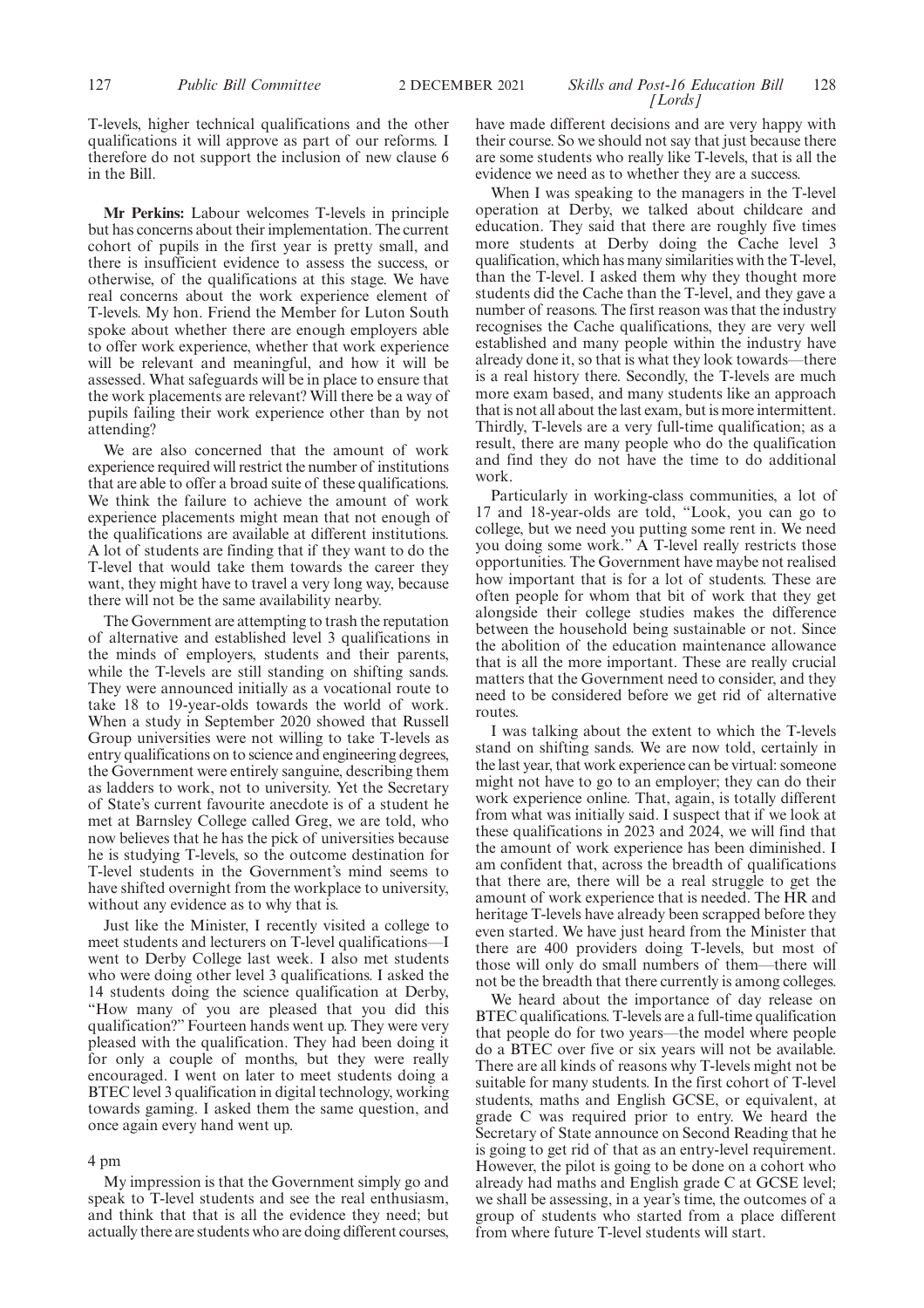## There are all sorts of ways in which the whole situation is still changing. I do not blame the Government for that—when new qualifications are introduced there is a lot to learn. However, that is a reason to be cautious and careful before making dramatic decisions.

**Matt Western:** I want to clarify a point—really just for my own clarification. What number of GCSEs are people supposed to have, and at what grade, before they are eligible to take a T-level, and how does that differ from a BTEC, an AGQ or other forms of diploma?

**Mr Perkins:** As I understand it, from what the Secretary of State has said, going forward there will not be the need to have a maths or English GCSE before a student does a T-level. In the future, it will be similar to how it is currently, but last year's cohort—the first cohort—did have to have GCSEs in maths and English before they were allowed to do the qualification.

**Alex Burghart:** To clarify the point that the hon. Gentlemen are discussing with each other, there was never an entry requirement for T-levels—there was an exit requirement. Someone could start their T-level without any GCSEs at all, but up until Second Reading it was not possible for them to get their T-level certificate unless they had by that stage passed their English and maths. They could have spent their education at 16 to 19 getting their English and maths; they would have it at the end. That is no longer the case. In the same way as a person does not need to have GCSEs in order to do A-levels, they no longer need to have GCSEs to do T-levels. We obviously encourage all students to improve their English and maths at 16 to 19 years old.

**Mr Perkins:** We all encourage them, absolutely. I am interested in what the Minister says. I had the impression that a GCSE in maths and English was being used as an entry-level requirement, but I hear the Minister's point, and if institutions were to take a different approach, I dare say I would find out about them. I appreciate the Minister's comments.

**Matt Western:** So the point would be, as the Minister just described, that someone could have been very good at the T-level subject that they had chosen to do, but unless they got through—okay, the Government have changed their position just recently; whether they hold to that decision long term, we do not know—they would not get that qualification, even if they retook English and maths countless times. They may have spent years trying to get it, and they would still be a failure.

**Mr Perkins:** Well, I am not sure that I would use that phrase—

**Matt Western:** In terms of the qualification.

**Mr Perkins:** As I understand it—from what the Minister said, and from my understanding—it was previously an exit-level requirement. We were arguing against that for some time and we are glad that we have managed to persuade the Government of that argument. The important point here is that the Government are learning, visibly and in plain sight, but they have already made the decision on what the conclusions are going to be, while they are still working out what they are doing with the qualification that is working.

## 129 *Public Bill Committee Skills and Post-16 Education Bill* HOUSE OF COMMONS 130 *[Lords]*

It is essential that Ministers get this right, to ensure that T-levels enjoy the confidence of employers, FE professionals and young people and their families. The amendment would offer oversight and ensure that the quality and standards of T-levels are assessed thoroughly, and that conclusions are drawn about any improvements or observations made in that review. It is absolutely fundamental that the Government should review after they have established what the T-level students have done, as things settle down. Qualifications originally planned to be T-levels are still being cancelled. We may well find in a year's time that further qualifications have not had enough take-up and they also start being cancelled. Let us see what is happening before any decisions are taken to defund alternative qualifications.

**Alex Burghart:** I do not wish us to keep treading over the same ground. I am very pleased to hear of the many happy students at Derby College, and that they are enjoying their courses. The key question before us is whether we want a system at level 3 that prioritises qualifications designed by employers and that offer a substantial element of work experience. I think we do. It is good for students, good for employers and good for the economy at large. We are designing a system of technical education, whereby a lot of students will go into level 3 technical and do T-levels. They will progress to apprenticeships and to work; some will progress to university. We will also have students at 16 to 19 who do level 2 and go into apprenticeships or traineeships, or work. There will be routes for everyone at 16 to 19 in our reformed system, but everyone will ultimately be doing a qualification that was designed with employers in the room, and many people will be doing a qualification with a serious workplace element.

We are advised to be cautious and careful, and I understand that; these are big reforms. Ten years have passed since we started this process, and it is five years since the Sainsbury review. By the time the first qualifications are defunded, four years will have passed.

**Matt Western:** Will the Minister give way?

**Alex Burghart:** Sorry, I have finished.

*Question put and agreed to.*

*Clause 7, as amended, accordingly ordered to stand part of the Bill.*

## **Clause 8**

FUNCTIONS OF THE INSTITUTE: AVAILABILITY OF QUALIFICATIONS OUTSIDE ENGLAND

*Question proposed,* That the clause stand part of the Bill.

**Alex Burghart:** The clause is an important first step in allowing qualifications such as T-levels to be made available outside England by the relevant bodies. To date, the Institute for Apprenticeships and Technical Education has not collaborated with bodies outside England for that purpose. The clause makes the power explicit.

We know that many qualifications taken in England are also taken by students elsewhere, both in the other nations of the UK and beyond. Those arrangements will remain unchanged for many qualifications. However,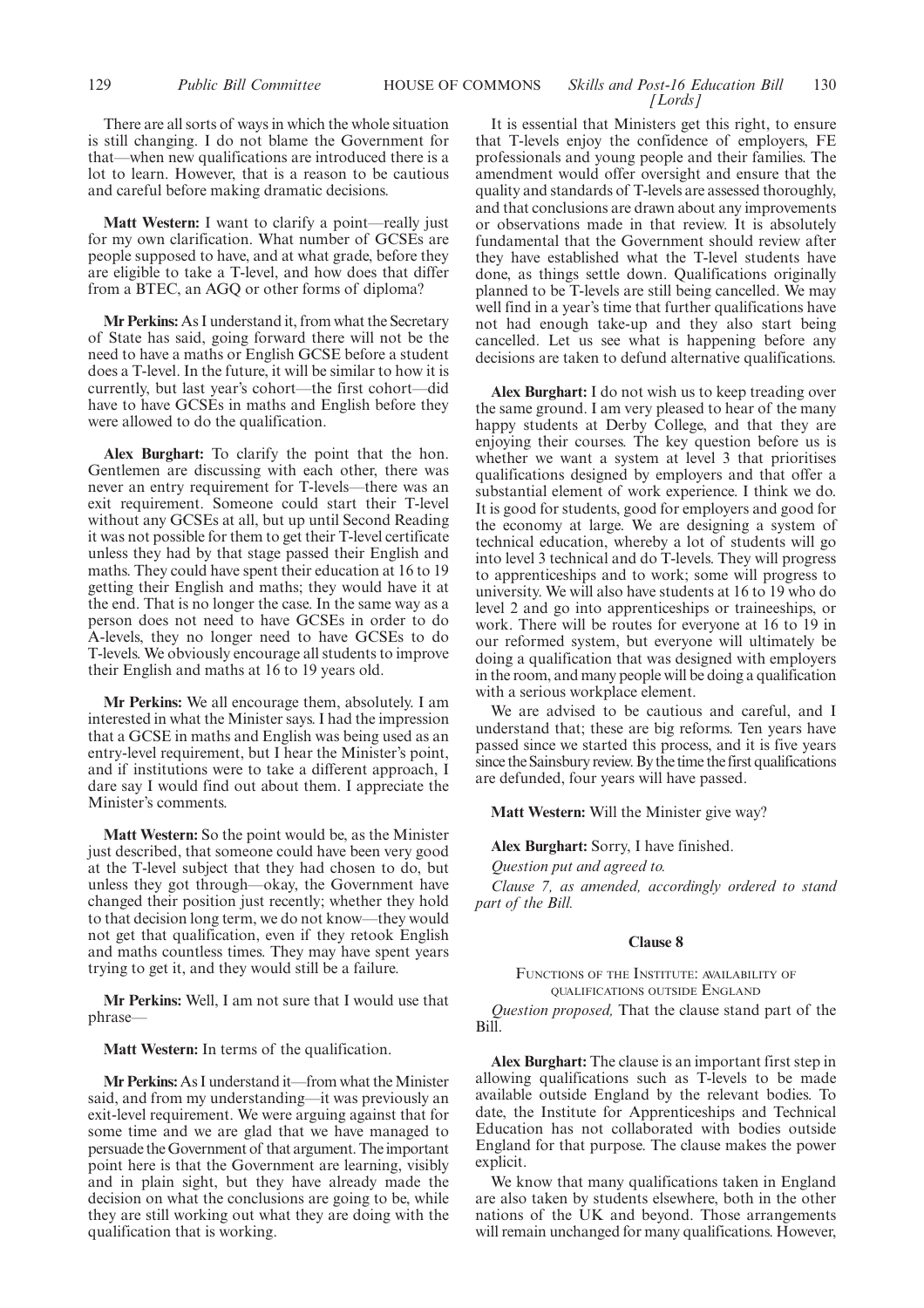there are some qualifications for which the institute owns the intellectual property, such as those forming part of T-levels. If other nations decide that they want to offer T-levels, the clause would allow the institute to engage with relevant bodies, such as regulators or education authorities, as appropriate. That engagement would enable all parties to work together to consider the arrangements that might be needed for programmes of education such as T-levels to be taken by students outside England.

**Mr Perkins:** I have nothing to add to that.

**Hon. Members:** Hear, hear.

*Question put and agreed to. Clause 8 accordingly ordered to stand part of the Bill.*

#### **Clause 9**

TECHNICAL EDUCATION QUALIFICATIONS: CO-OPERATION BETWEEN THE INSTITUTE AND OFQUAL

*Question proposed,* That the clause stand part of the Bill.

**Alex Burghart:** The clause recognises and supports effective joint working between Ofqual and the institute. Under existing legislation, the two bodies share statutory responsibility for oversight of technical education qualifications. Their respective functions and professional expertise are vital in safeguarding the credibility and integrity of technical qualifications. In particular, the institute ensures that qualifications are relevant to employers and deliver the skills they need, while Ofqual's regulatory role is vital to maintain educational standards and the consistency of technical qualifications.

Despite the close relationship between the two roles, the two strands of existing legislation governing them are currently separate. The clause fills the gap by reinforcing the co-operation that is necessary between the two bodies to ensure that they can each perform their respective functions effectively. The two bodies already work together. They have developed an administrative framework for co-operation. The clause, together with clause 10, will align the legislation with key elements of the framework that they have agreed. Clause 9 writes mutual co-operation clearly into their respective statutory remits, as well as their working relationship. The clause also empowers each of the two bodies to provide advice and assistance to the other and ensures that each will have regard to such advice. These provisions will reinforce the long-term stability of their relationship. In particular, they will reduce the potential for the two organisations' priorities, systems and processes to drift apart over time.

By working together effectively, the two bodies will minimise the scope for confusing, duplicated and overlapping processes. That will support the setting of clear, demanding quality standards for the qualifications. It will minimise the potential for confusion and unnecessary bureaucracy that could burden awarding bodies if Ofqual and the institute do not co-ordinate their requirements, systems and processes.

**Mr Perkins:** Throughout the Bill we have been calling for greater clarity and understanding of the roles of various operators within the sector, so we are pleased to see that that is the case with clause 9.

*Question put and agreed to.*

*Clause 9 accordingly ordered to stand part of the Bill.*

## **Clause 10**

APPLICATION OF ACCREDITATION REQUIREMENT IN RELATION TO TECHNICAL EDUCATION QUALIFICATIONS

## **Mr Perkins:** I beg to move amendment 49, in clause 10, page 14, line 17, leave out paragraph (a).

*This amendment would ensure Ofqual remains able to make a determination under subsection (1) in relation to accreditation requirements relating to approved technical education qualifications.*

Amendment 49 is brief and would ensure that Ofqual remains able to make a determination under section 138(1) of the Apprenticeships, Skills, Children and Learning Act 2009 in relation to accreditation requirements relating to approved technical education qualifications. The Bill hugely centralises power in the Secretary of State's hands, and it is important that an independent organisation can ensure that our technical education framework remains based on evidence and academic excellence, rather than on political priorities. For that reason, we would look to leave out paragraph (a) and ensure that Ofqual remains able to make such determinations.

#### 4.15 pm

**Alex Burghart:** The amendment aims to retain Ofqual's power to accredit technical education qualifications that are also subject to the institute's approval processes. These two functions are very similar, so the amendment would undermine the intention to clarify the statutory approval process for technical qualifications.

By creating a single approval gateway managed by the institute, the Bill removes duplication in the processes for these qualifications and so ensures that the system is as efficient as possible. If we were to accept the amendment, awarding organisations might be subjected to two overlapping and very similar approval processes. The mutual co-operation requirements of clause 9 ensure that although Ofqual cannot decide to accredit technical qualifications, it will continue to play a key role in their approval. Ofqual will continue to exercise its regulatory functions in live delivery.

I should draw the Committee's attention to the comment by Jo Saxton, the Chief Inspector of Ofqual:

"The Skills Bill heralds the acceleration of a unified system of technical qualifications based on employer-led standards, in which Ofqual has a pivotal role, providing students and apprentices with high quality qualifications…The Bill cements our close working relationship with the Institute, drawing on the strengths and expertise of both organisations, with our statutory regulation of technical qualifications continuing to underpin this system".

I think we can take it from that comment that Ofqual is very happy with the Bill as it is drafted.

It is more appropriate that the institute leads on the approval process, because its work is essential in ensuring that both the content and the outcomes of technical qualifications are aligned to the skills that employers have told us they need.

**Mr Perkins:** I heard what the Minister said. This was a probing amendment to try to understand a little more about how Ofqual's role would operate in the future. However, having heard what the Minister has had to say, I beg to task leave to withdraw the amendment.

*Amendment, by leave, withdrawn.*

*Question proposed,* That the clause stand part of the Bill.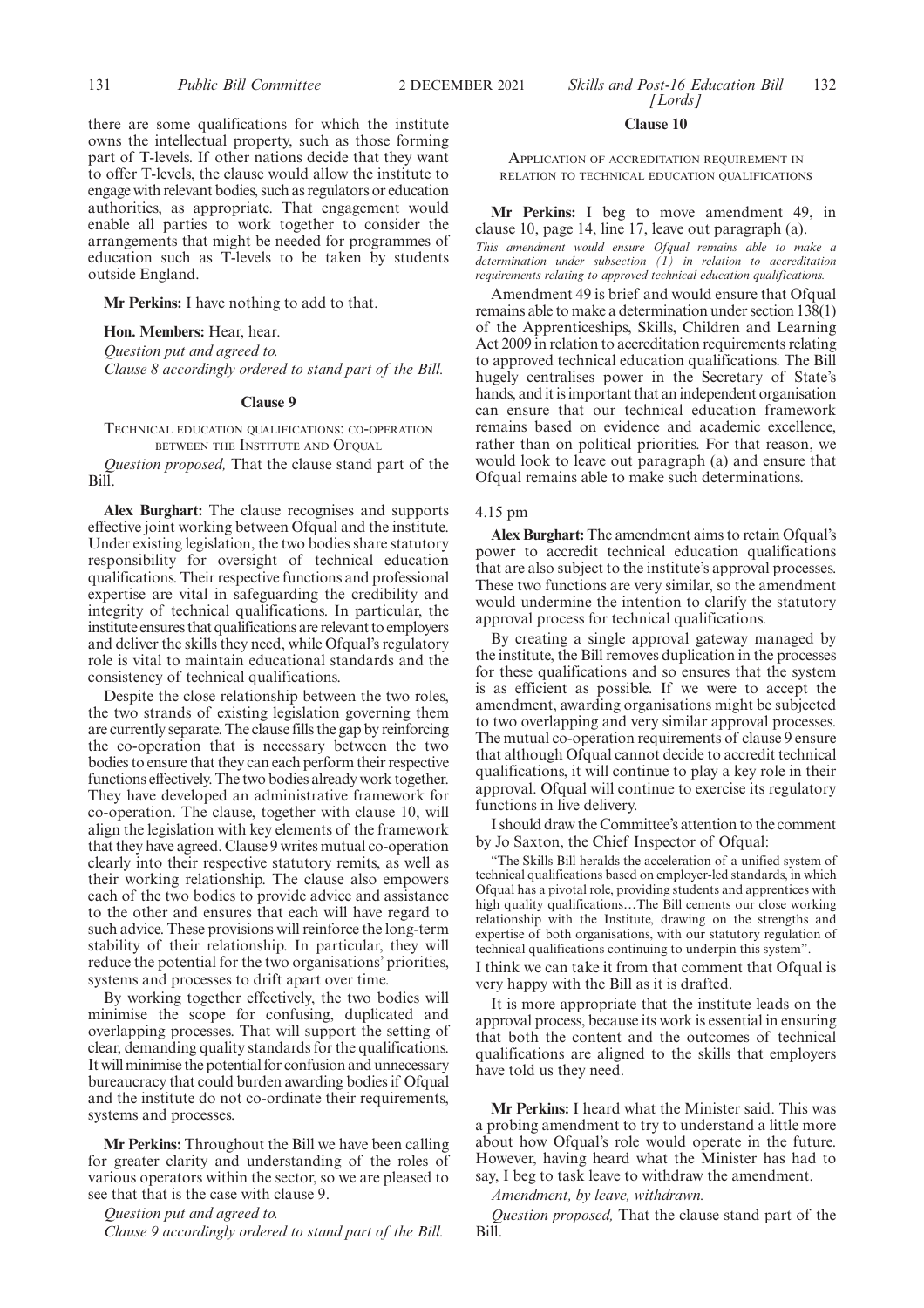**Alex Burghart:** Clause 10 is needed in addition to clause 9 in order to clarify the roles of the institute and Ofqual in the approval of technical education qualifications. Under the existing legislation and the provisions of the Bill, the institute has specific responsibility to ensure that technical qualifications meet the skills needs of employers and different employment sectors. In parallel, Ofqual has the discretion to decide that individual types and classes of qualification should be subject to an accreditation requirement before they can be taught in schools and colleges. The purpose of the two processes is similar—to ensure that qualifications meet a high-quality bar before they enter the market. Therefore, the current legislation means that individual technical qualifications could be subject to two similar and unhelpfully overlapping approval processes. That would be unnecessary double regulation.

Clause 10 will remove the potential for overlap and duplication by creating a single approval gateway for all technical qualifications. Taken together with the mutual co-operation provisions in clause 9, it enables the two bodies to work together to provide a clear single approval pathway for technical education qualifications. It will remove the potential for duplication and additional bureaucracy both for the two bodies themselves and for the awarding organisations whose qualifications are subject to approval.

**Mr Perkins:** Given the concerns that we have raised with regard to the creation of the division between Ofqual and the institute, and the fear that that may lead to a two-tier approach and a sense that the investigations into academic qualifications that are seen with A-levels and other qualifications under Ofqual are different from those under the Institute for Apprenticeships and Technical Education and the technical qualifications, this is an issue that the Government need to be very careful about in future. They should ensure that there is real confidence that the technical qualifications are robust and subject to the same processes, and the same checks and balances, as other qualifications.

That is the key point that we make to the Government. We do not intend to oppose clause 10 stand part, but we seek reassurances that there will not be too much of a sense that the different pathways are of different merit.

*Question put and agreed to. Clause 10 accordingly ordered to stand part of the Bill.*

#### **Clause 11**

## INFORMATION SHARING IN RELATION TO TECHNICAL EDUCATION QUALIFICATIONS

*Question proposed,* That the clause stand part of the Bill.

**Alex Burghart:** The clause supports a critical aspect of the joint working needed to ensure that the whole technical education system works together to deliver the skills that employers need. It does so by ensuring that Ofqual can exchange information with the other bodies that have important roles in this framework. Under existing legislation, the institute can exchange information with other bodies to support its own functions and those of the other body involved. At present, similar powers do not apply to Ofqual. Ofqual's explicit information-sharing power allows it to share information only with other qualifications regulators in the UK to enable or facilitate the performance of the qualifications functions of that regulator. There is no explicit function allowing it to share information to support the functions of other types of bodies.

**Mr Perkins:** Could the Minister clarify a little more the kinds of information that he anticipates will be relevant under this clause?

## **Alex Burghart:** It is—

**Mr Perkins:** No, he obviously cannot.

**Alex Burghart:** It is part of that long day you were talking about, Mr Efford. The purpose of the clause is to ensure that whatever information the institute and Ofqual want to share with each other, they can. It is open-ended, and is there to serve their purposes.

## **Mr Perkins:** Will the Minister give way?

**Alex Burghart:** I will make some progress. The clause tackles that limitation by providing Ofqual with information-sharing powers in relation to technical education qualifications that correspond with those that already apply to the institute. Specifically, the clause enables each organisation to share information either to support its own functions, or to help other bodies in their own roles. For example, it would allow Ofqual to share information that it already gathers from awarding body organisations with other bodies, such as the institute, to avoid other bodies needing to duplicate data-gathering exercises. That approach of "collect once, use multiple times" would help reduce administrative load. Hopefully, that answers the question that the hon. Member for Chesterfield asked.

The clause plays an important role in supporting coherent, efficient joint working between Ofqual and other relevant bodies, and will help to secure high quality across the technical education system as a whole.

**Mr Perkins:** There are always concerns when it comes to this Government and information sharing. There have been many examples in which there has been real concern about the approach that the Government have taken to this sort of thing, which is why I was asking about the scope of these powers. We entirely understand sharing information about specific qualifications, but if it gets more granular than that—if it gets more into the area of personal data—there will be real concern. At future stages of the Bill's passage it would be good to get a more detailed understanding of precisely what information the Government are seeking powers to share. Notwithstanding that, on the basis that these information-sharing powers mirror the current arrangements with regard to the institute, we do not intend to oppose clause stand part.

*Question put and agreed to. Clause 11 accordingly ordered to stand part of the Bill.*

## **Clause 12**

TECHNICAL EDUCATION QUALIFICATIONS: MINOR AND CONSEQUENTIAL AMENDMENTS

*Question proposed,* That the clause stand part of the Bill.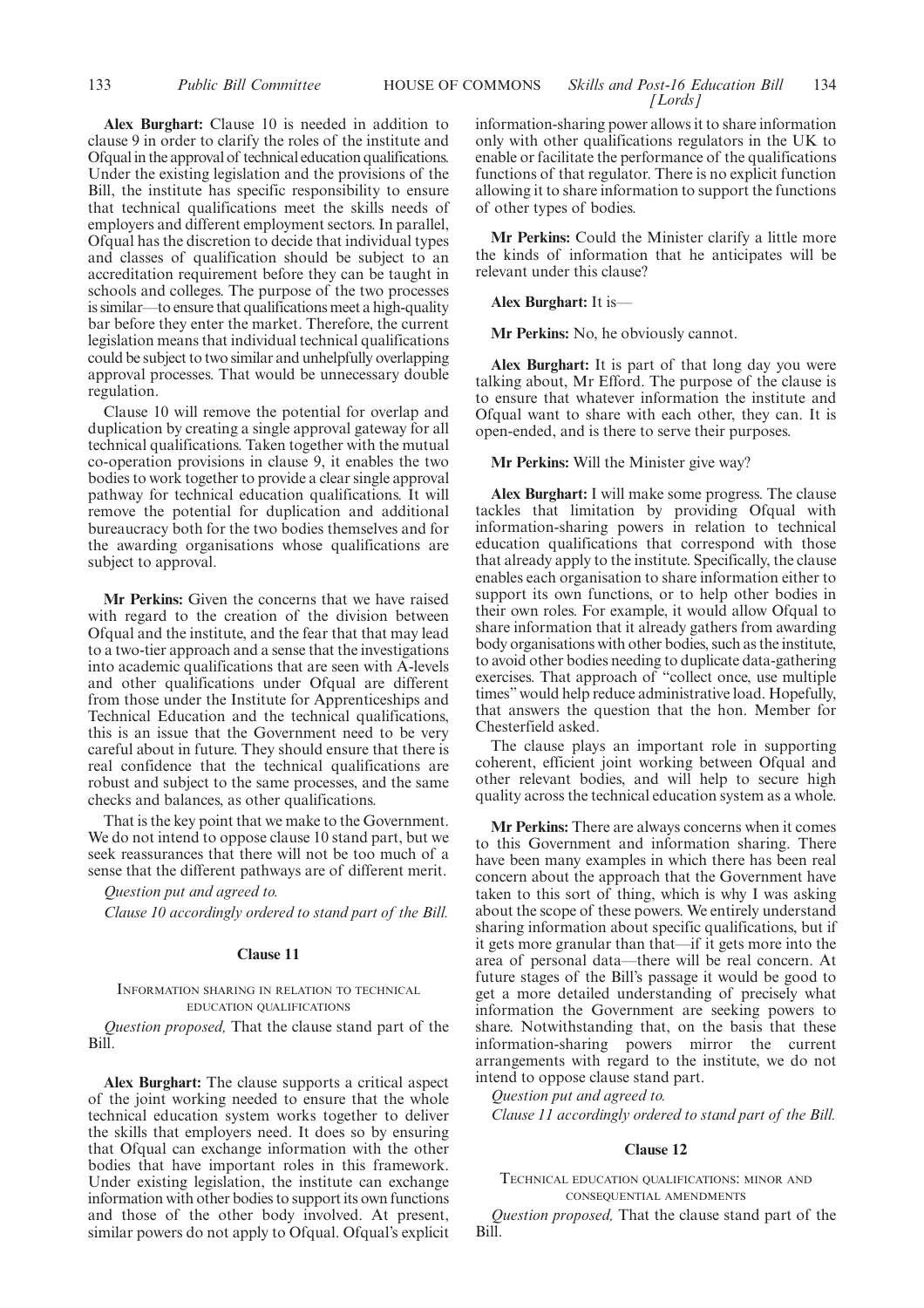**Alex Burghart:** The clause sets out minor and consequential amendments to the Apprenticeships, Skills, Children and Learning Act 2009 and other legislation as a consequence of the other provisions contained in chapter 2 of the Bill. That includes amendments that result from extending the powers of the Institute for Apprenticeships and Technical Education such that it will be able to approve a wider range of technical qualifications. These amendments are necessary to ensure that the statute operates effectively.

**Mr Perkins:** They certainly are.

*Question put and agreed to.*

*Clause 12 accordingly ordered to stand part of the Bill.*

## **Clause 13**

RENUMBERING OF PROVISIONS RELATING TO TECHNICAL EDUCATION QUALIFICATIONS

*Question proposed,* That the clause stand part of the Bill.

**Alex Burghart:** The clause sets out changes to the numbering of existing sections to the Apprenticeships, Skills, Children and Learning Act 2009, allowing for new and existing provisions to be sequenced and numbered in a logical manner. This is a technical but necessary consequential change to the legislation, resulting from other provisions in this chapter of the Bill.

**Mr Perkins:** It certainly is.

**The Chair:** We are all grateful for that clarification.

*Question put and agreed to.*

*Clause 13 accordingly ordered to stand part of the Bill. Ordered,* That further consideration be now adjourned. —*(Michael Tomlinson.)*

## 4.24 pm

*Adjourned till Tuesday 7 December at twenty-five minutes past Nine o'clock.*